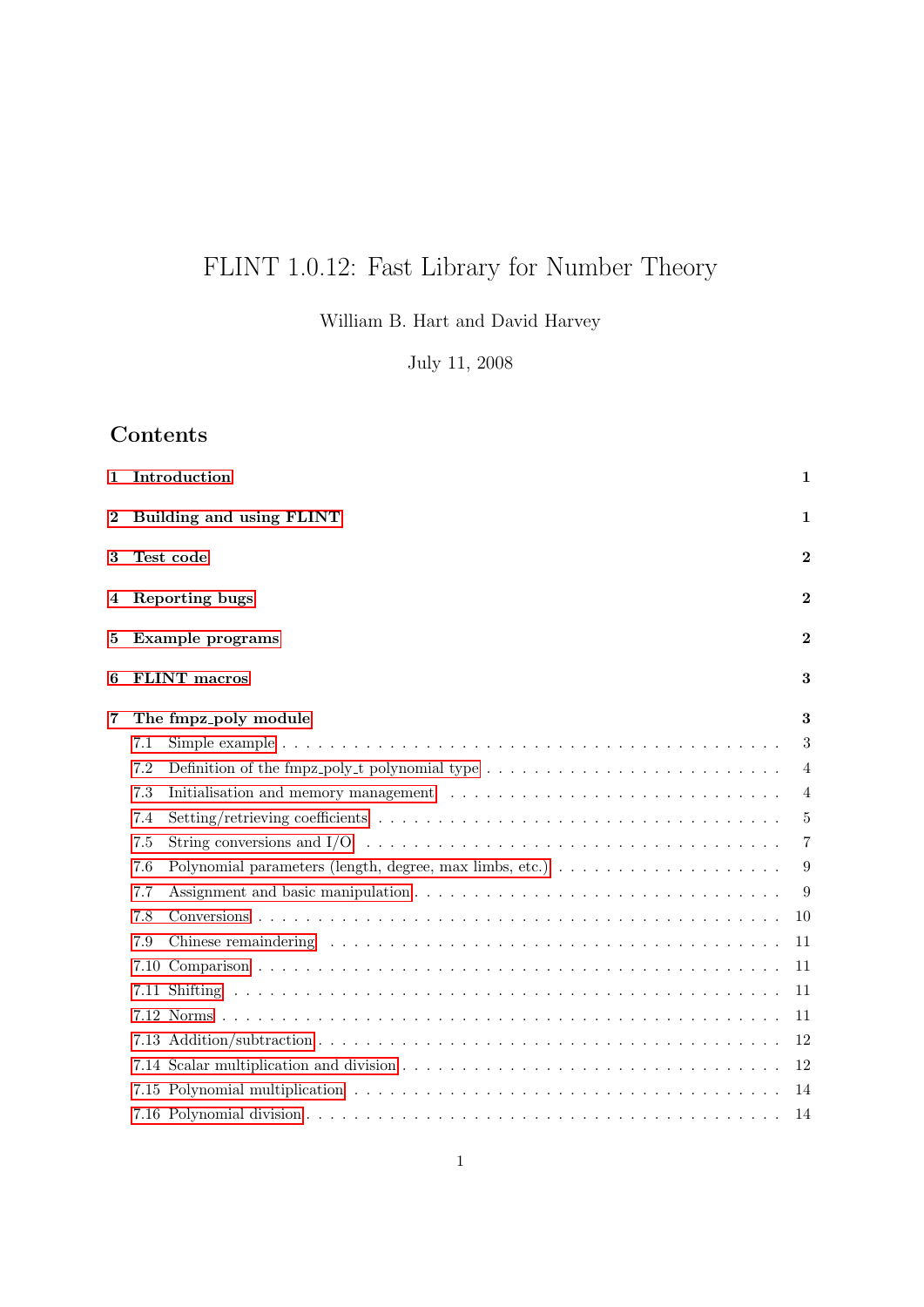|   |      |                                                                                                                      | -15           |
|---|------|----------------------------------------------------------------------------------------------------------------------|---------------|
|   |      |                                                                                                                      |               |
|   |      |                                                                                                                      | -16           |
|   |      |                                                                                                                      | -16           |
|   |      |                                                                                                                      | 17            |
|   |      |                                                                                                                      | -17           |
| 8 |      | The fmpz module                                                                                                      | 18            |
|   | 8.1  |                                                                                                                      | <sup>18</sup> |
|   | 8.2  |                                                                                                                      | <sup>18</sup> |
|   | 8.3  |                                                                                                                      | 19            |
|   | 8.4  |                                                                                                                      | 19            |
|   | 8.5  |                                                                                                                      | 19            |
|   | 8.6  |                                                                                                                      | 19            |
|   | 8.7  |                                                                                                                      | <b>20</b>     |
|   | 8.8  |                                                                                                                      | 20            |
|   | 8.9  |                                                                                                                      | 20            |
|   |      |                                                                                                                      | 21            |
|   |      |                                                                                                                      | 21            |
|   |      |                                                                                                                      | 22            |
|   |      |                                                                                                                      | 22            |
|   |      |                                                                                                                      | 22            |
|   |      |                                                                                                                      | 22            |
| 9 |      | The zmod_poly module                                                                                                 | 23            |
|   | 9.1  |                                                                                                                      | 23            |
|   | 9.2  | Definition of the zmod_poly_t polynomial type $\dots \dots \dots \dots \dots \dots \dots \dots \dots \dots \dots$ 23 |               |
|   | 9.3  |                                                                                                                      | 24            |
|   | 9.4  |                                                                                                                      | - 24          |
|   | 9.5  | String conversions and $I/O \dots \dots \dots \dots \dots \dots \dots \dots \dots \dots \dots \dots \dots$           | 25            |
|   | 9.6  |                                                                                                                      | 25            |
|   | 9.7  |                                                                                                                      | 26            |
|   | 9.8  |                                                                                                                      | 26            |
|   | 9.9  |                                                                                                                      | 27            |
|   | 9.10 |                                                                                                                      | 27            |
|   |      |                                                                                                                      | 27            |
|   |      |                                                                                                                      | 27            |
|   |      |                                                                                                                      |               |
|   |      |                                                                                                                      |               |
|   |      |                                                                                                                      | 28<br>28      |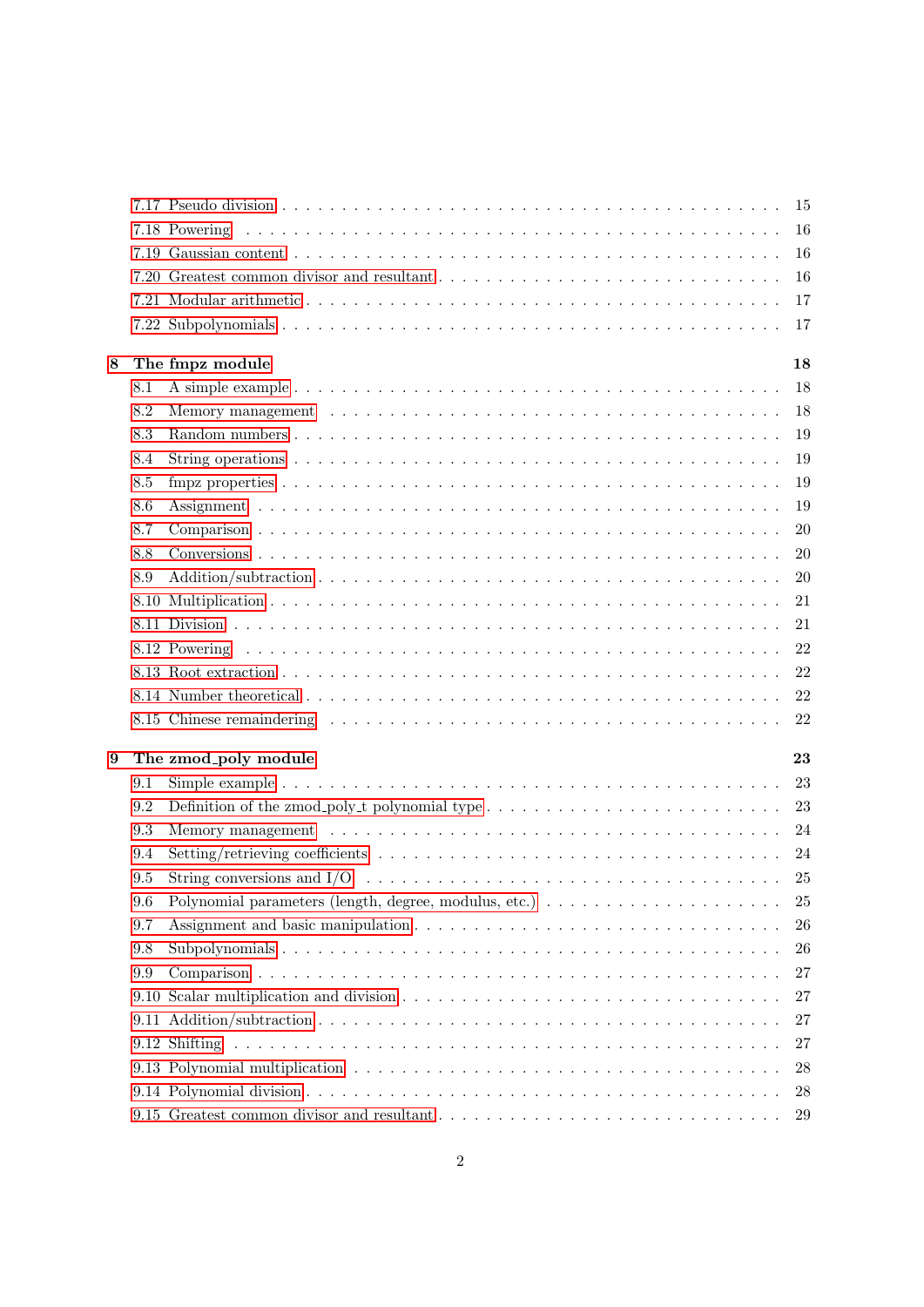| 10 The long_extras module       | 30 |
|---------------------------------|----|
| 11 The mpn_extras module        | 33 |
| 12 NTL interface                | 35 |
| 13 The quadratic sieve          | 35 |
| 14 Large integer multiplication | 36 |

### <span id="page-2-0"></span>1 Introduction

FLINT is a C library of functions for doing number theory. It is highly optimised and can be compiled on numerous platforms. FLINT also has the aim of providing support for multicore and multiprocessor computer architectures, though we do not yet provide this facility.

FLINT is currently maintained by William Hart of Warwick University in the UK and David Harvey of Harvard University in the US.

As of version 1.0, FLINT compiles on and supports 32 and 64 bit x86 processors, the G5 and Alpha processors, though in theory it compiles on any machine with gcc version 3.4 or later and with GMP version 4.2.1 or later.

FLINT is supplied as a set of modules, fmpz, fmpz\_poly, etc., each of which can be linked to a C program making use of their functionality.

All of the functions in FLINT have a corresponding test function provided in an appropriately named test file, e.g: all the functions in the file fmpz\_poly.c have test functions in the file fmpz\_poly-test.c.

### <span id="page-2-1"></span>2 Building and using FLINT

The easiest way to use FLINT is to build a shared library. Simply download the FLINT tarball and untar it on your system.

Next, set the environment variables FLINT\_GMP\_LIB\_DIR and FLINT\_GMP\_INCLUDE\_DIR to point to your GMP library and include directories respectively. Also set the environment variables FLINT\_NTL\_LIB\_DIR and FLINT\_NTL\_INCLUDE\_DIR to point to your NTL library and include directories respectively.

Next type:

source flint\_env

in the main directory of the FLINT directory tree.

Finally type:

make library

Move the library file libflint.so, libflint.dll or libflint.dylib (depending on your platform) into your library path and move all the .h files in the main directory of FLINT into your include path.

Now to use FLINT, simply include the appropriate header files for the FLINT modules you wish to use in your C program. Then compile your program, linking against the FLINT library and GMP with the options -lflint -lgmp.

If you are using the NTL-interface, you will also need to link against NTL with the -lntl linker option.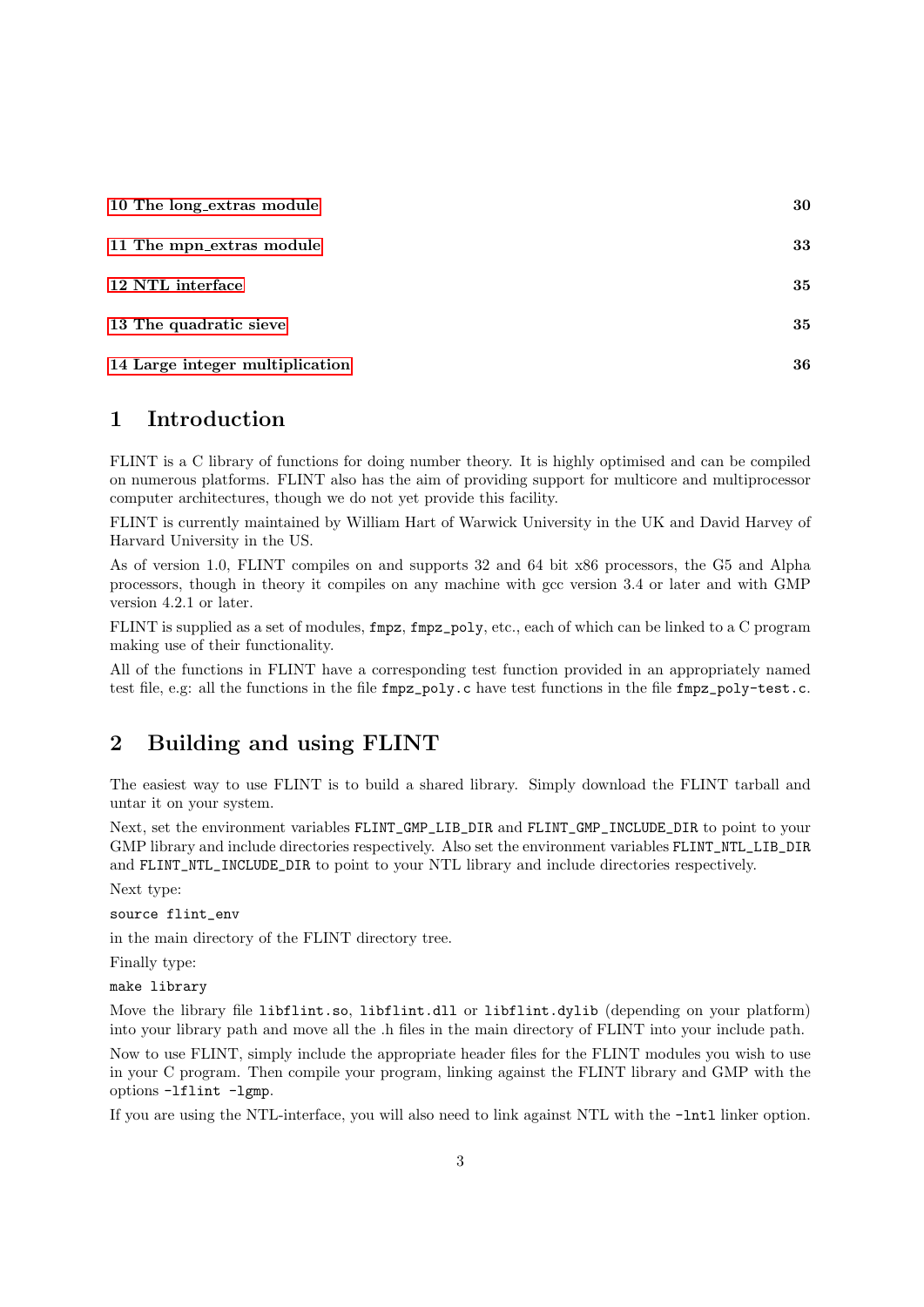### <span id="page-3-0"></span>3 Test code

Each module of FLINT has an extensive associated test module. We strongly recommend running the test programs before relying on results from FLINT on your system.

To make the test programs, simply type:

make test

in the main FLINT directory.

The following is a list of the test programs which should be run:

mpn\_extras-test fmpz\_poly-test fmpz-test ZmodF-test ZmodF\_poly-test mpz\_poly-test ZmodF\_mul-test long\_extras-test zmod\_poly-test NTL-interface-test

### <span id="page-3-1"></span>4 Reporting bugs

The maintainers wish to be made aware of any and all bugs. Please send an email with your bug report to hart\_wb@yahoo.com.

If possible please include details of your system, version of gcc, version of GMP and precise details of how to replicate the bug.

Note that FLINT needs to be linked against version 4.2.1 or later of GMP and must be compiled with gcc version 3.4 or later.

### <span id="page-3-2"></span>5 Example programs

FLINT comes with a number of example programs to demonstrate current and future FLINT features. To make the example programs, type:

make examples

The current example programs are:

delta\_qexp Compute the first  $n$  terms of the delta function, e.g. delta\_qexp 1000000 will compute the first one million terms of the q-expansion of delta.

BPTJCubes Implements the algorithm of Beck, Pine, Tarrant and Jensen for finding solutions to the equation  $x^3 + y^3 + z^3 = k$ .

bernoulli\_zmod Compute bernoulli numbers modulo a large number of primes.

expmod Computes a very large modular exponentiation.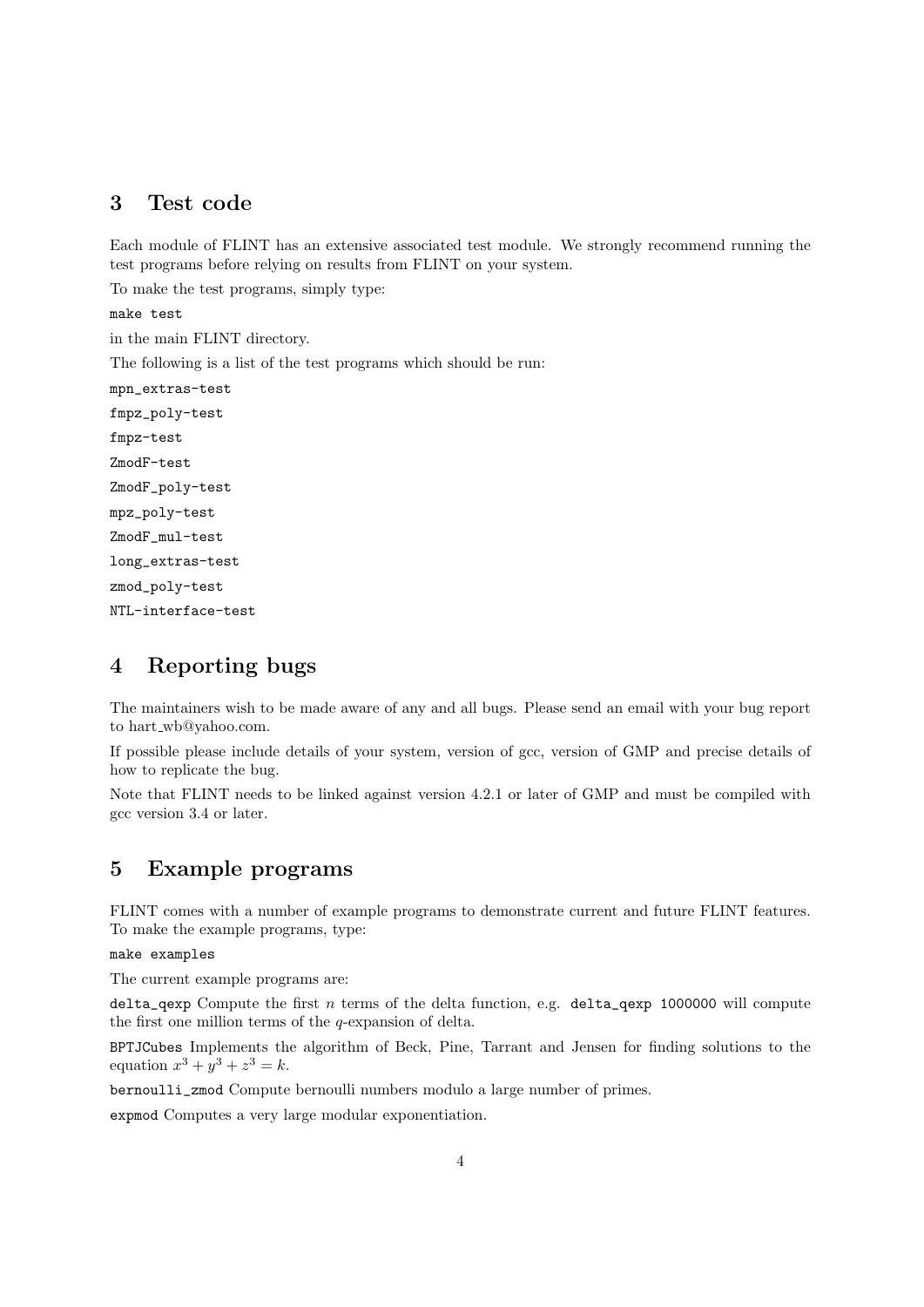### <span id="page-4-0"></span>6 FLINT macros

In the file flint.h are various useful macros.

The macro constant FLINT\_BITS is set at compile time to be the number of bits per limb on the machine. FLINT requires it to be either 32 or 64 bits. Other architectures are not currently supported.

The macro constant FLINT\_D\_BITS is set at compile time to be the number of bits per double on the machine or the number of bits per limb, whichever is smaller. This will have the value 53 or 32 on currently supported architectures. Numerous functions using precomputed inverses only support operands up to FLINT\_D\_BITS - 1 bits, hence the macro.

FLINT\_ABS $(x)$  returns the absolute value of a long x.

FLINT\_MIN( $x$ ,  $y$ ) returns the minimum of two long or two unsigned long values x and y.

FLINT\_MAX( $x$ ,  $y$ ) returns the maximum of two long or two unsigned long values  $x$  and  $y$ .

FLINT\_BIT\_COUNT(x) returns the number of binary bits required to represent an unsigned long x.

### <span id="page-4-1"></span>7 The fmpz\_poly module

The fmpz\_poly\_t data type represents elements of  $\mathbb{Z}[x]$ . The fmpz\_poly module provides routines for memory management, basic arithmetic, and conversions to/from other types.

Each coefficient of an fmpz\_poly\_t is an integer of the FLINT fmpz\_t type.

Unless otherwise specified, all functions in this section permit aliasing between their input arguments and between their input and output arguments.

#### <span id="page-4-2"></span>7.1 Simple example

The following example computes the square of the polynomial  $5x^3 - 1$ .

```
# include " fmpz_poly . h "
 ....
fmpz_poly_t x , y ;
fmpz_poly_init ( x );
fmpz_poly_init ( y );
fmpz_poly_set\_coeff\_ui(x, 3, 5);fmpz_poly_set_coeff_si (x , 0 , -1);
fmpz\_poly\_mul(y, x, x);fmpz_poly_print(x); print('\\n");fmpz_poly_print (y); print('\\n");
fmpz_poly_clear ( x );
fmpz_poly_clear ( y );
The output is:
```
4 -1 0 0 5 7 1 0 0 -10 0 0 25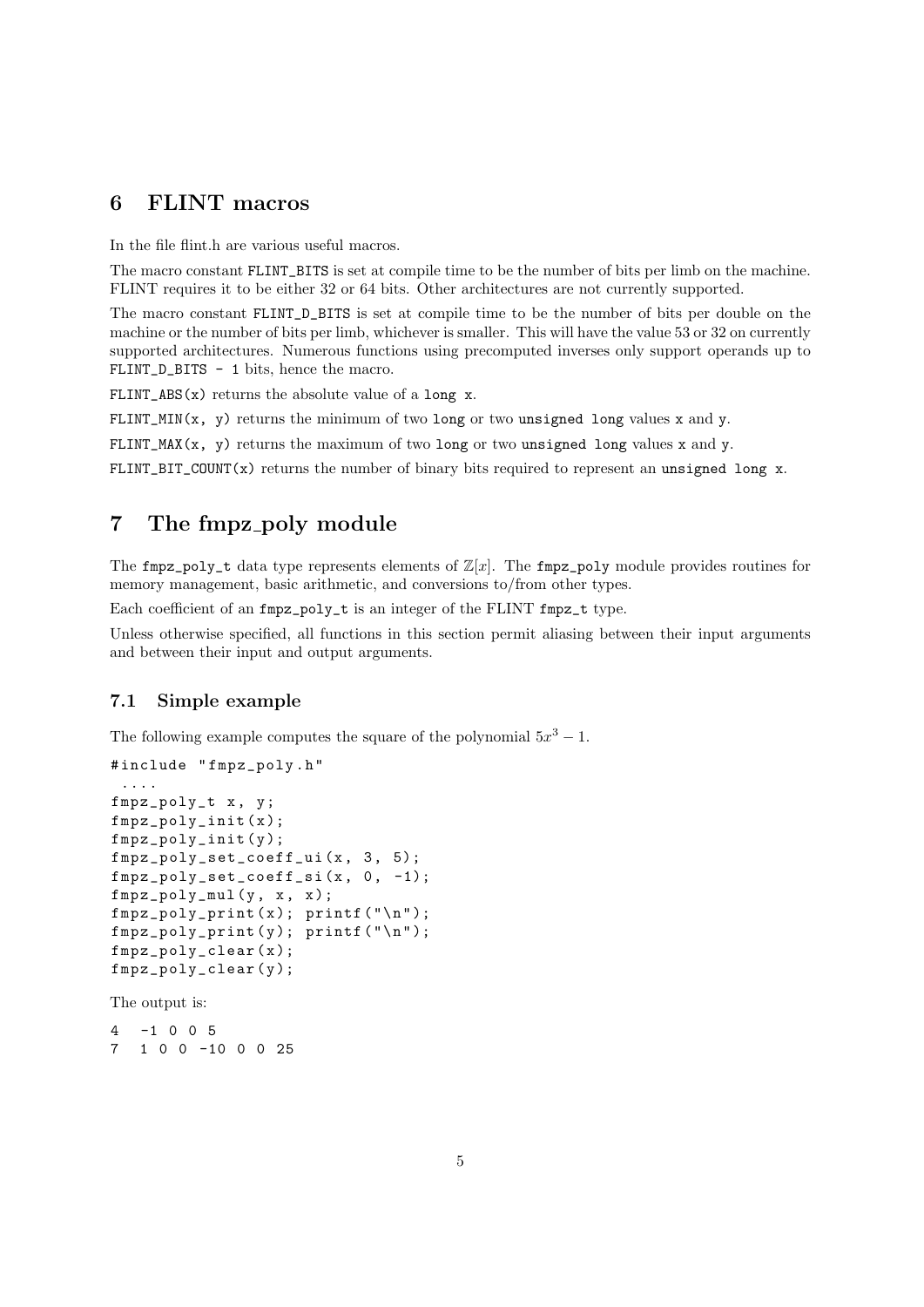#### <span id="page-5-0"></span>7.2 Definition of the fmpz\_poly\_t polynomial type

The fmpz\_poly\_t type is a typedef for an array of length 1 of fmpz\_poly\_struct's. This permits passing parameters of type fmpz\_poly\_t 'by reference' in a manner similar to the way GMP integers of type mpz\_t can be passed by reference.

In reality one never deals directly with the struct and simply deals with objects of type  $fmpz\_poly_t$ . For simplicity we will think of an  $fmpz_poly_t$  as a struct, though in practice to access fields of this struct, one needs to dereference first, e.g. to access the length field of an  $fmpz_poly_t$  called poly1 one writes poly1->length.

An fmpz\_poly\_t is said to be normalised if either length == 0, or if the final coefficient is nonzero. All fmpz\_poly functions expect their inputs to be normalised, and unless otherwise specified they produce output that is normalised.

It is recommended that users do not access the fields of an fmpz\_poly\_t or its coefficient data directly, but make use of the functions designed for this purpose (detailed below).

Functions in fmpz\_poly do all the memory management for the user. One does not need to specify the maximum length or number of limbs per coefficient in advance before using a polynomial object. FLINT reallocates space automatically as the computation proceeds, if more space is required.

We now describe the functions available in  $fmpz_poly$ .

#### <span id="page-5-1"></span>7.3 Initialisation and memory management

void fmpz\_poly\_init ( fmpz\_poly\_t poly )

Initialise an fmpz\_poly\_t for use. The length of poly is set to zero. A corresponding call to fmpz\_poly\_clear must be made after finishing with the fmpz\_poly\_t to free the memory used by the polynomial.

For efficiency reasons, a call to  $fmpz-poly\_init$  does not actually allocate any memory for coefficients. Each of the functions will automatically allocate any space needed for coefficients and in fact the easiest way to use fmpz\_poly is to let FLINT do all the allocation automatically.

To this end, a user need only ever make calls to the fmpz\_poly\_init and fmpz\_poly\_clear memory management functions if they so wish. Naturally, more efficient code may result if the other memory management functions are also used.

#### void fmpz\_poly\_realloc (fmpz\_poly\_t poly, unsigned long alloc)

Shrink or expand the polynomial so that it has space for precisely alloc coefficients. If alloc is less than the current length, the polynomial is truncated (and then normalised), otherwise the coefficients and current length remain unaffected.

If the parameter alloc is zero, any space currently allocated for coefficients in poly is free'd. A subsequent call to fmpz\_poly\_clear is still permitted and does nothing.

```
void fmpz_poly_fit_length ( fmpz_poly_t poly , unsigned long alloc )
```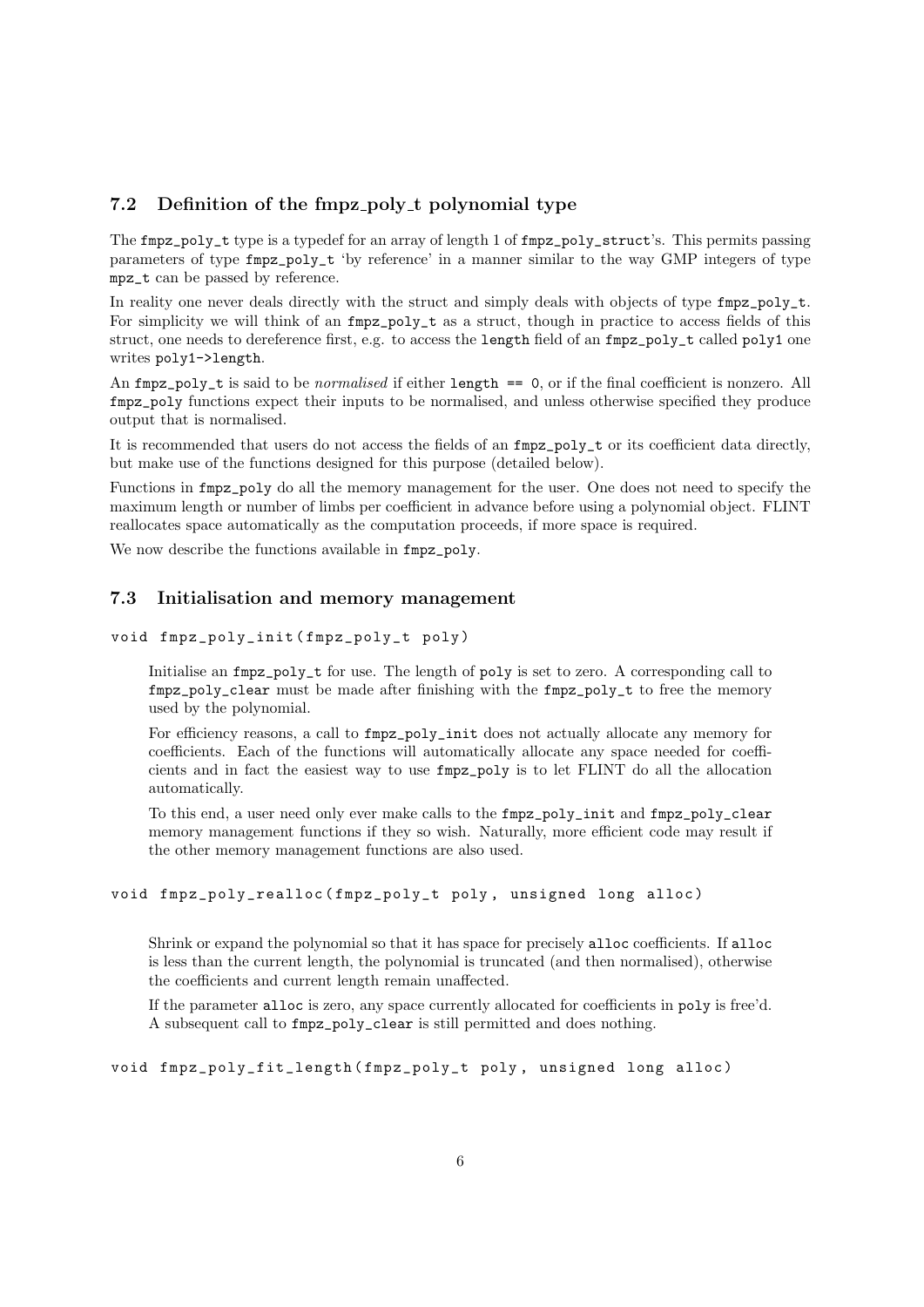Expand the polynomial (if necessary) so that it has space for at least alloc coefficients. This function will never shrink the memory allocated for coefficients and the contents of the existing coefficients and the current length remain unaffected.

void fmpz\_poly\_fit\_limbs ( fmpz\_poly\_t poly , unsigned long limbs )

Currently all the coefficients of an fmpz\_poly\_t have the same number of limbs of space allocated for them (plus an additional limb for the sign/size limb). This function can be used to increase the space allocated for the coefficients. As all functions in the fmpz\_poly module automatically manage memory allocation for the user, this function should only be used when directly manipulating the coefficients by means of the functions in the fmpz module (described below). In a later version of FLINT, this function will become defunct, as FLINT will automatically reallocate  $fmpz_t$ 's when there is insufficient space, and this will include polynomial coefficients.

void fmpz\_poly\_clear ( fmpz\_poly\_t poly )

Free all memory used by the coefficients of poly. The polynomial object poly cannot be used again until a subsequent call to an initialisation function is made.

#### <span id="page-6-0"></span>7.4 Setting/retrieving coefficients

```
void fmpz_poly_get_coeff_mpz (mpz_t x, const fmpz_poly_t poly,
                                                  unsigned long n)
```
Retrieve coefficient  $n$  as an  $mpz_t$ .

Coefficients are numbered from zero, starting with the constant coefficient. Sets x to zero when  $n >= poly$ ->length.

```
void fmpz_poly_get_coeff_mpz_read_only ( mpz_t x ,
                          const fmpz_poly_t poly, unsigned long n)
```
Retrieve coefficient  $n$  as a read only  $mpz_t$ . The function must be passed an uninitialised mpz\_t. The mpz\_t can then be used as an input to a GMP functions, but not as an output. Its contents may be inspected, but not alterered. This function is faster than fmpz\_poly\_get\_coeff\_mpz which makes an extra copy of the data.

Coefficients are numbered from zero, starting with the constant coefficient.

Sets x to zero when  $n >= poly$ ->length.

```
void fmpz_poly_set_coeff_mpz (fmpz_poly_t poly, unsigned long n,
                                                          mpz_t x)
```
Set coefficient *n* to the value of the given  $mpz_t$ .

Coefficients are numbered from zero, starting with the constant coefficient. If  $n$  represents a coefficient beyond the current length of poly, zero coefficients are added in between the existing coefficients and the new coefficient, if required.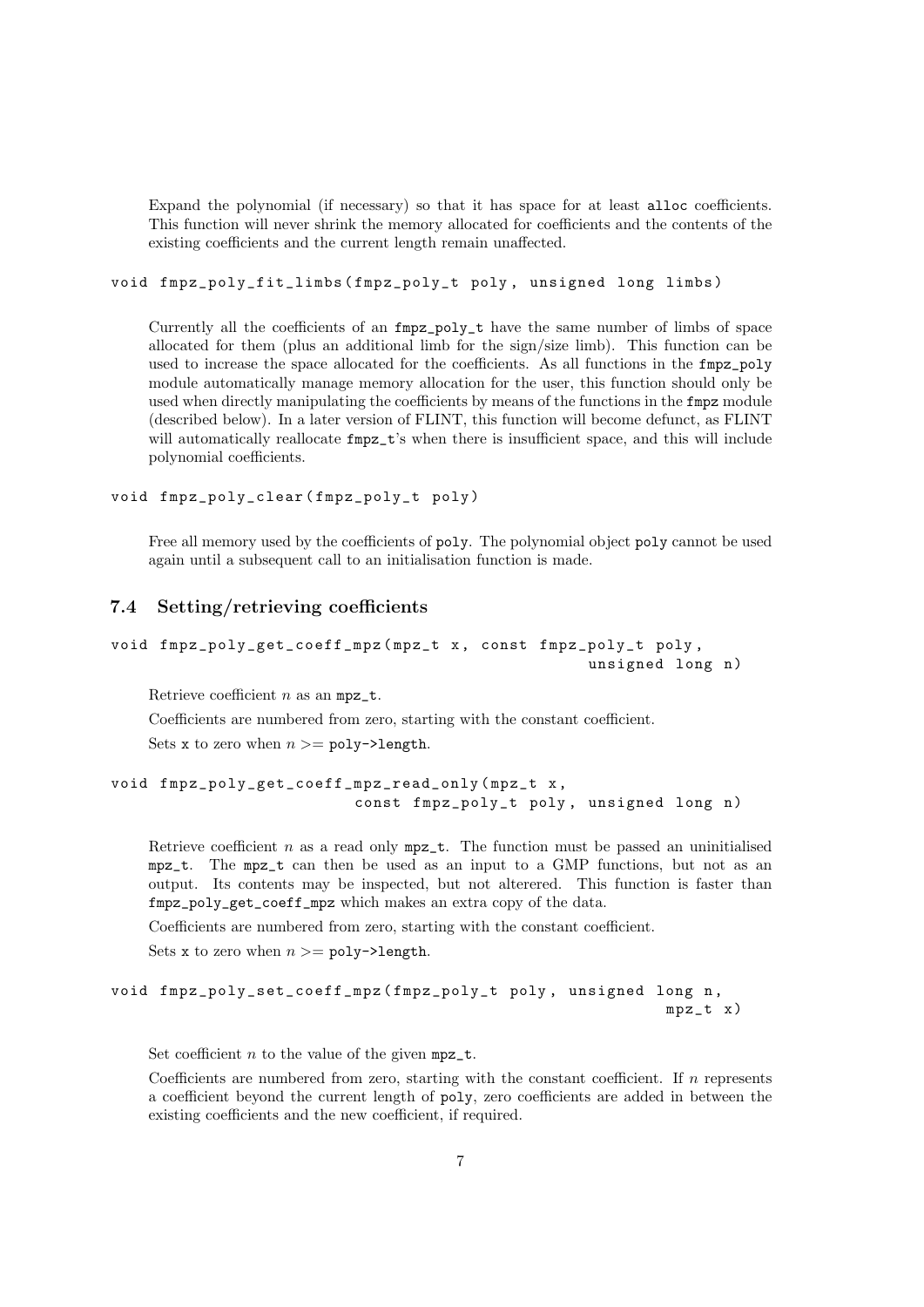```
void fmpz_poly_get_coeff_fmpz ( fmpz_t x , const fmpz_poly_t poly ,
                                                    unsigned long n)
```
Retrieve coefficient  $n$  as an fmpz\_t.

Coefficients are numbered from zero, starting with the constant coefficient.

Sets x to zero when  $n >= poly$ ->length.

```
void fmpz_poly_set_coeff_fmpz ( fmpz_poly_t poly , unsigned long n ,
                                                              fmpz_t x )
```
Set coefficient  $n$  to the value of the given  $fmpz_t$ .

Coefficients are numbered from zero, starting with the constant coefficient. If n represents a coefficient beyond the current length of poly, zero coefficients are added in between the existing coefficients and the new coefficient, if required.

```
unsigned long fmpz_poly_get_coeff_ui ( const fmpz_poly_t poly ,
                                                    unsigned long n)
```
Return the absolute value of coefficient  $n$  as an unsigned long.

Coefficients are numbered from zero, starting with the constant coefficient. If the coefficient is longer than a single limb, the first limb is returned.

Returns zero when  $n >= poly$ ->length.

```
void fmpz_poly_set_coeff_ui ( fmpz_poly_t poly , unsigned long n ,
                                                    unsigned long x)
```
Set coefficient  $n$  to the value of the given unsigned long.

Coefficients are numbered from zero, starting with the constant coefficient. If  $n$  represents a coefficient beyond the current length of poly, zero coefficients are added in between the existing coefficients and the new coefficient, if required.

```
long fmpz_poly_get_coeff_si ( const fmpz_poly_t poly ,
                                                     unsigned long n)
```
Return the value of coefficient  $n$  as a long.

Coefficients are numbered from zero, starting with the constant coefficient. If the coefficient will not fit into a long, i.e. if its absolute value takes up more than FLINT\_BITS - 1 bits then the result is undefined.

Returns zero when  $n >= poly$ ->length.

```
void fmpz_poly_set_coeff_si ( fmpz_poly_t poly , unsigned long n ,
                                                                 long x )
```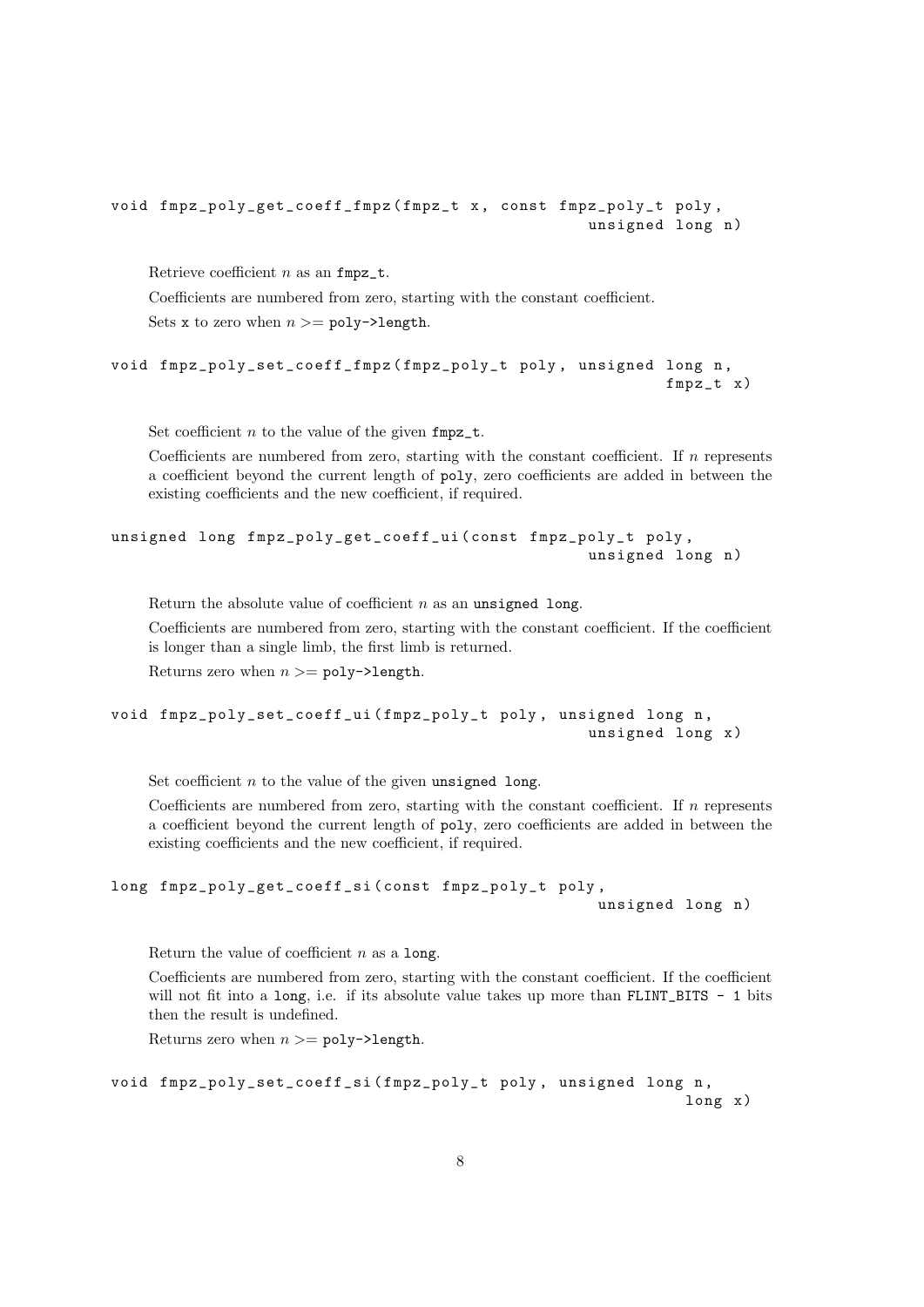Set coefficient  $n$  to the value of the given long.

Coefficients are numbered from zero, starting with the constant coefficient. If  $n$  represents a coefficient beyond the current length of poly, zero coefficients are added in between the existing coefficients and the new coefficient, if required.

fmpz\_t fmpz\_poly\_get\_coeff\_ptr ( fmpz\_poly\_t poly , unsigned long n )

Return a reference to coefficient  $n$  (as an  $fmpz_t$ ). This function is provided so that individual coefficients can be accessed and operated on by functions in the fmpz module. This function does not make a copy of the data, but returns a reference to the actual coefficient.

Coefficients are numbered from zero, starting with the constant coefficient.

Returns NULL when  $n >= poly$ ->length.

```
fmpz_t fmpz_poly_lead ( const fmpz_poly_t poly )
```
Return a reference to leading coefficient (as an  $fmpz_t$ ) of poly. This function is provided so that the leading coefficient can be easily accessed and operated on by functions in the fmpz module. This function does not make a copy of the data, but returns a reference to the actual coefficient.

Returns NULL when the polynomial has length zero.

#### <span id="page-8-0"></span>7.5 String conversions and I/O

The functions in this section are not intended to be particularly fast. They are intended mainly as a debugging aid.

For the string output functions there are two variants. The first uses a simple string representation of polynomials which prints only the length of the polynomial and the integer coefficients, whilst the latter variant (appended with \_pretty) uses a more traditional string representation of polynomials which prints a variable name as part of the representation.

The first string representation is given by a sequence of integers, in decimal notation, separated by whitespace. The first integer gives the length of the polynomial; the remaining length integers are the coefficients. For example  $5x^3 - x + 1$  is represented by the string "4 1 -1 0 5", and the zero polynomial is represented by "0". The coefficients may be signed and arbitrary precision.

The string representation of the functions appended by \_pretty includes only the non-zero terms of the polynomial, starting with the one of highest degree. Each term starts with a coefficient, prepended with a sign (positive or negative), followed by the character \*, followed by a variable name, which must be passed as a string parameter to the function, followed by a carot ^ followed by a non-negative exponent.

If the sign of the leading coefficient is positive, it is omitted. Also the exponents of the degree 1 and 0 terms are omitted, as is the variable and the \* character in the case of the degree 0 coefficient. If the coefficient is plus or minus one, the coefficient is omitted, except for the sign.

Some examples of the \_pretty representation are:

```
5*x^3+7*x-4x^2+3-x ^4+2* x -1
x + 15
```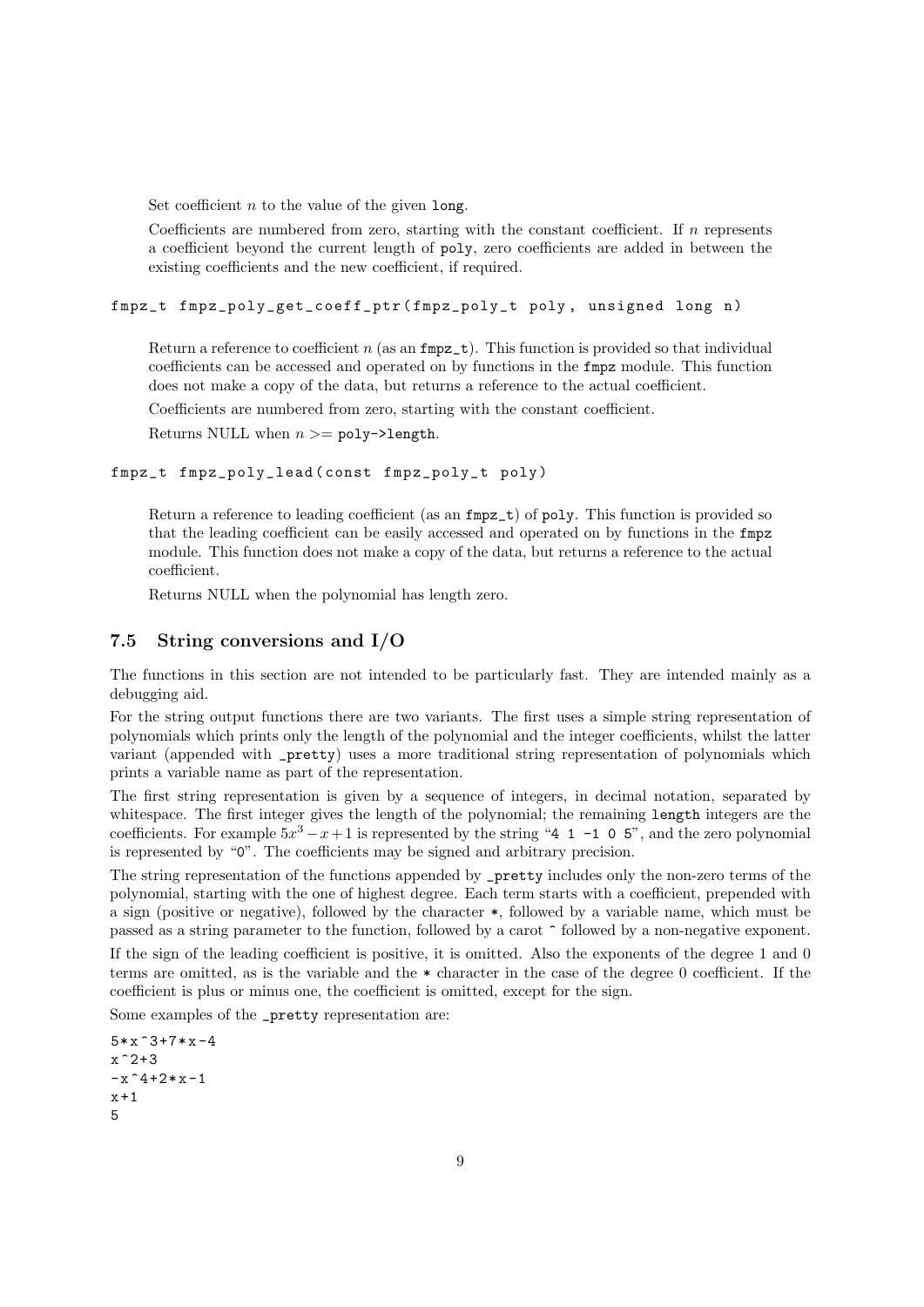int fmpz\_poly\_from\_string (fmpz\_poly\_t poly, const char\* s)

Import a polynomial from a string. If the string represents a valid polynomial the function returns 1, otherwise it returns 0.

```
char* fmpz_poly_to_string (const fmpz_poly_t poly)
char* fmpz_poly_to_string_pretty (const fmpz_poly_t poly,
                                                    const char * x)
```
Convert a polynomial to a string and return a pointer to the string. Space is allocated for the string by this function and must be freed when it is no longer used, by a call to free.

The pretty version must be supplied with a string x which represents the variable name to be used when printing the polynomial.

```
void fmpz_poly_fprint ( const fmpz_poly_t poly , FILE * f )
void fmpz_poly_fprint_pretty (const fmpz_poly_t poly, FILE* f,
                                                      const char * x)
```
Convert a polynomial to a string and write it to the given stream.

The pretty version must be supplied with a string x which represents the variable name to be used when printing the polynomial.

```
void fmpz_poly_print ( const fmpz_poly_t poly )
void fmpz_poly_print_pretty ( const fmpz_poly_t poly , const char * x )
```
Convert a polynomial to a string and write it to stdout.

The pretty version must be supplied with a string x which represents the variable name to be used when printing the polynomial.

```
void fmpz_poly_fread (fmpz_poly_t poly, FILE* f)
```
Read a polynomial from the given stream. Return 1 if the data from the stream represented a valid polynomial, otherwise return 0.

```
void fmpz_poly_read ( fmpz_poly_t poly )
```
Read a polynomial from stdin. Return 1 if the data read from stdin represented a valid polynomial, otherwise return 0.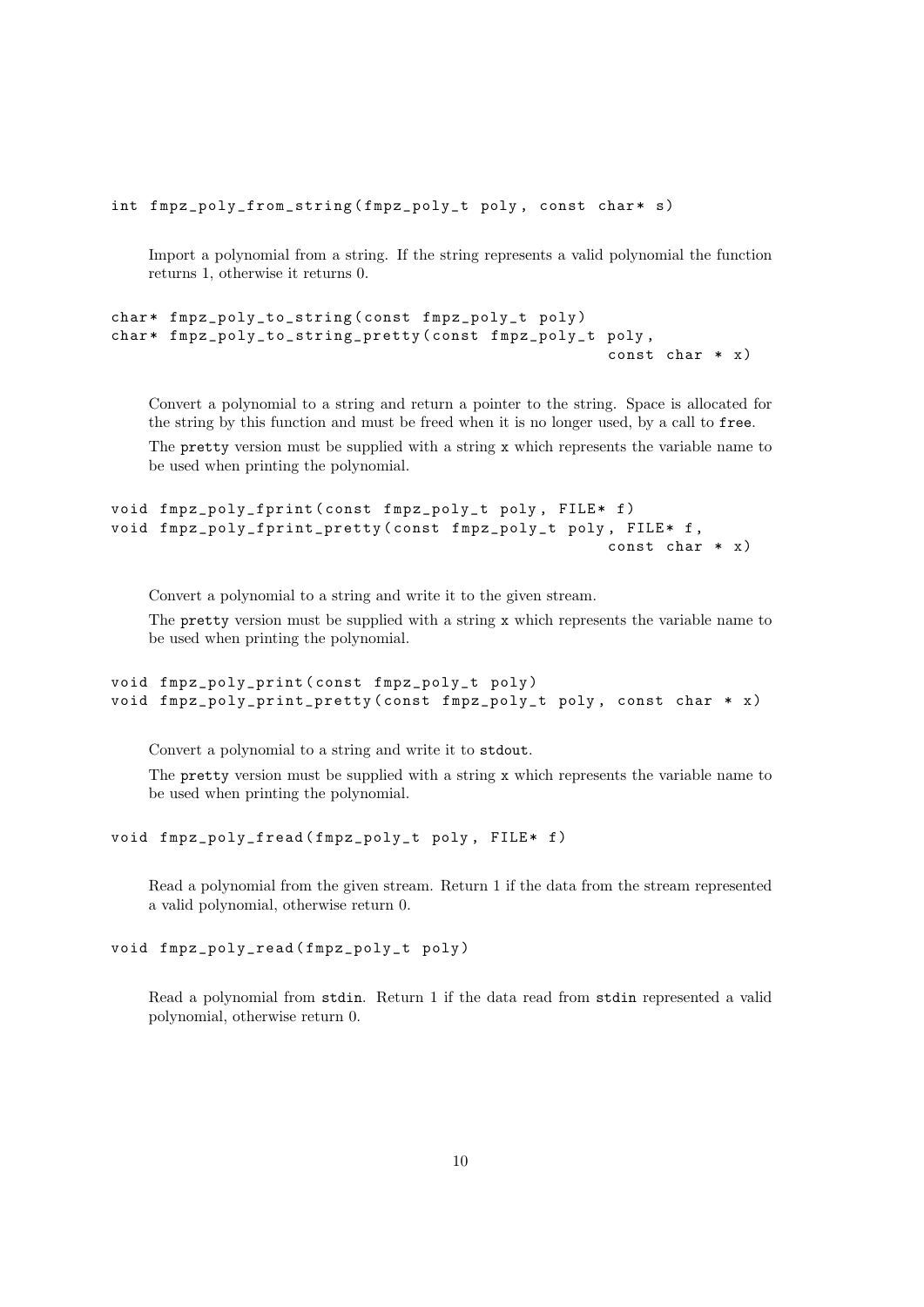#### <span id="page-10-0"></span>7.6 Polynomial parameters (length, degree, max limbs, etc.)

```
long fmpz_poly_degree ( const fmpz_poly_t poly )
```
Return poly->length - 1. The zero polynomial is defined to have degree  $-1$ .

unsigned long fmpz\_poly\_length ( const fmpz\_poly\_t poly )

Return poly->length. The zero polynomial is defined to have length 0.

unsigned long fmpz\_poly\_max\_limbs ( const fmpz\_poly\_t poly )

Returns the maximum number of limbs required to store the absolute value of coefficients of poly.

long fmpz\_poly\_max\_bits ( const fmpz\_poly\_t poly )

Computes the maximum number of bits b required to store the absolute value of coefficients of poly. If all the coefficients of poly are non-negative, b is returned, otherwise −b is returned.

long fmpz\_poly\_max\_bits1 ( const fmpz\_poly\_t poly )

Computes the maximum number of bits b required to store the absolute value of coefficients of poly. If all the coefficients of poly are non-negative, b is returned, otherwise  $-b$  is returned. The assumption is made that the absolute value of each coefficient fits into an unsigned long. This function will be more efficient than the more general  $fmpz-poly_max_bits$  in this situation.

#### <span id="page-10-1"></span>7.7 Assignment and basic manipulation

```
void fmpz_poly_set ( fmpz_poly_t output , const fmpz_poly_t poly )
```
Set polynomial output equal to the polynomial poly.

```
void fmpz_poly_swap ( fmpz_poly_t poly1 , fmpz_poly_t poly2 )
```
Efficiently swap two polynomials. The coefficients are not moved in memory, pointers are simply switched.

void fmpz\_poly\_zero ( fmpz\_poly\_t poly )

Set the polynomial to the zero polynomial.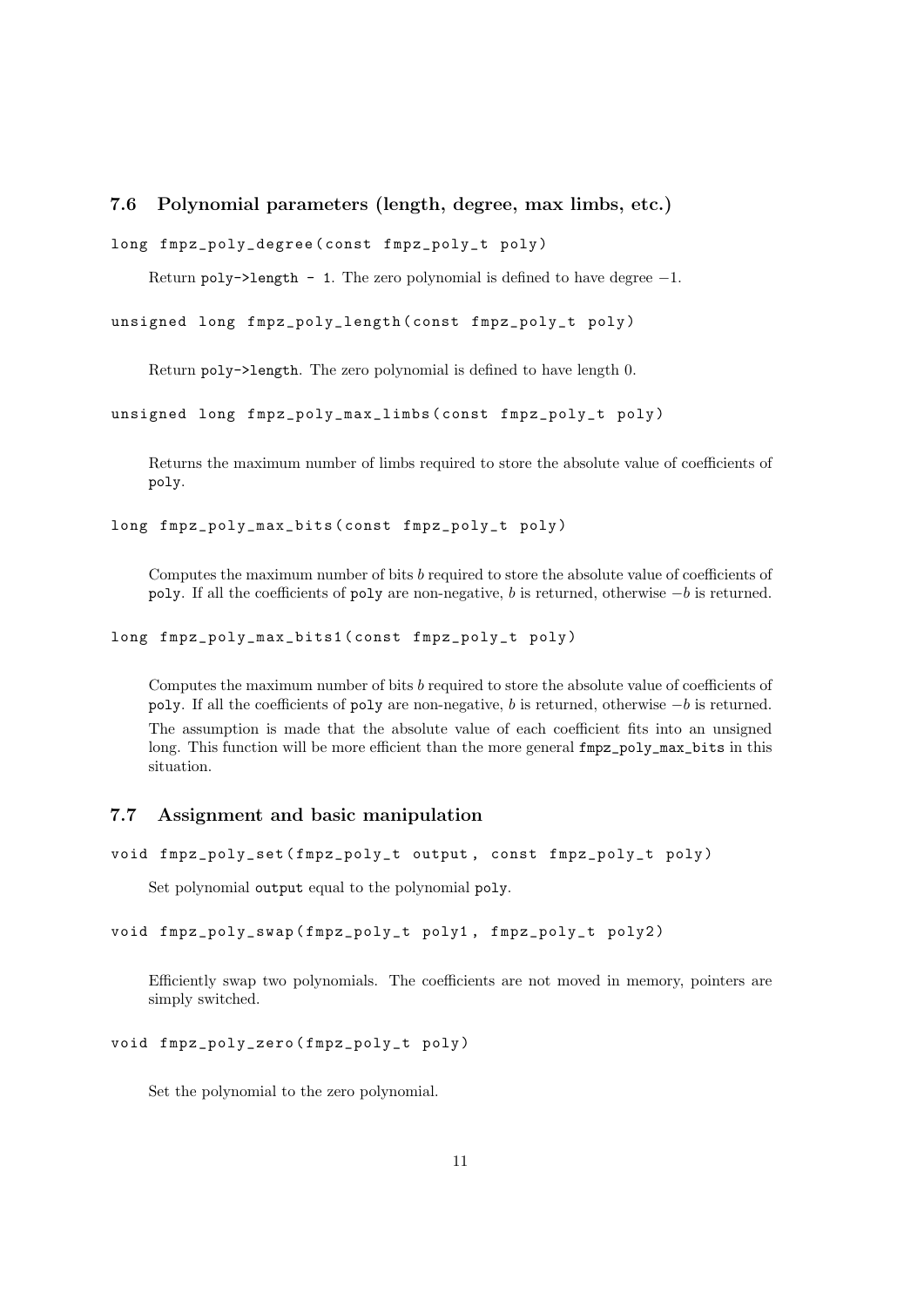void fmpz\_poly\_zero\_coeffs ( fmpz\_poly\_t poly , unsigned long n )

Set the first  $n$  coefficients of poly to zero.

```
void fmpz_poly_neg ( fmpz_poly_t output , fmpz_poly_t poly )
```
Negate the polynomial poly, i.e. set output to -poly.

void fmpz\_poly\_truncate ( fmpz\_poly\_t poly , const unsigned long trunc )

If trunc is less than the current length of the polynomial, truncate the polynomial to that length. Note that as the function normalises its output, the eventual length of the polynomial may be less than trunc.

void fmpz\_poly\_reverse ( fmpz\_poly\_t output , const fmpz\_poly\_t poly , unsigned long length )

This function considers the polynomial poly to be of length  $n$ , notionally truncating and zero padding if required, and reverses the result. Since this function normalises its result the eventual length of output may be less than length.

```
void fmpz_poly_normalise ( fmpz_poly_t poly )
```
This function normalises poly so that the leading coefficient is non-zero (or the polynomial is the zero polynomial). As all functions in fmpz\_poly expect and return normalised polynomials, this function is only used when manipulating the coefficients directly by making use of the functions in the fmpz module (described below).

#### <span id="page-11-0"></span>7.8 Conversions

```
void fmpz_poly_to_zmod_poly ( zmod_poly_t zpol , fmpz_poly_t fpol )
```
Reduce the coefficients of the fmpz\_poly\_t fpol mod the modulus of the zmod\_poly\_t zpol and store the result in zpol.

This function is provided to enable the implementation of multimodular algorithms.

```
void zmod_poly_to_fmpz_poly_unsigned ( fmpz_poly_t fpol ,
                                                     zmod_poly_t zpol )
```
Convert the zmod\_poly\_t zpol to an fmpz\_poly\_t. The coefficients of the fmpz\_poly\_t will all be unsigned.

void zmod\_poly\_to\_fmpz\_poly ( fmpz\_poly\_t fpol , zmod\_poly\_t zpol )

Convert the zmod\_poly\_t zpol to an fmpz\_poly\_t. If p is the modulus of zpol then coefficients which lie in  $[0, p/2]$  are unchanged, however, coefficients a in the range  $(p/2, p)$  become  $a - p$ .

This function is provided to enable the implementation of multimodular algorithms.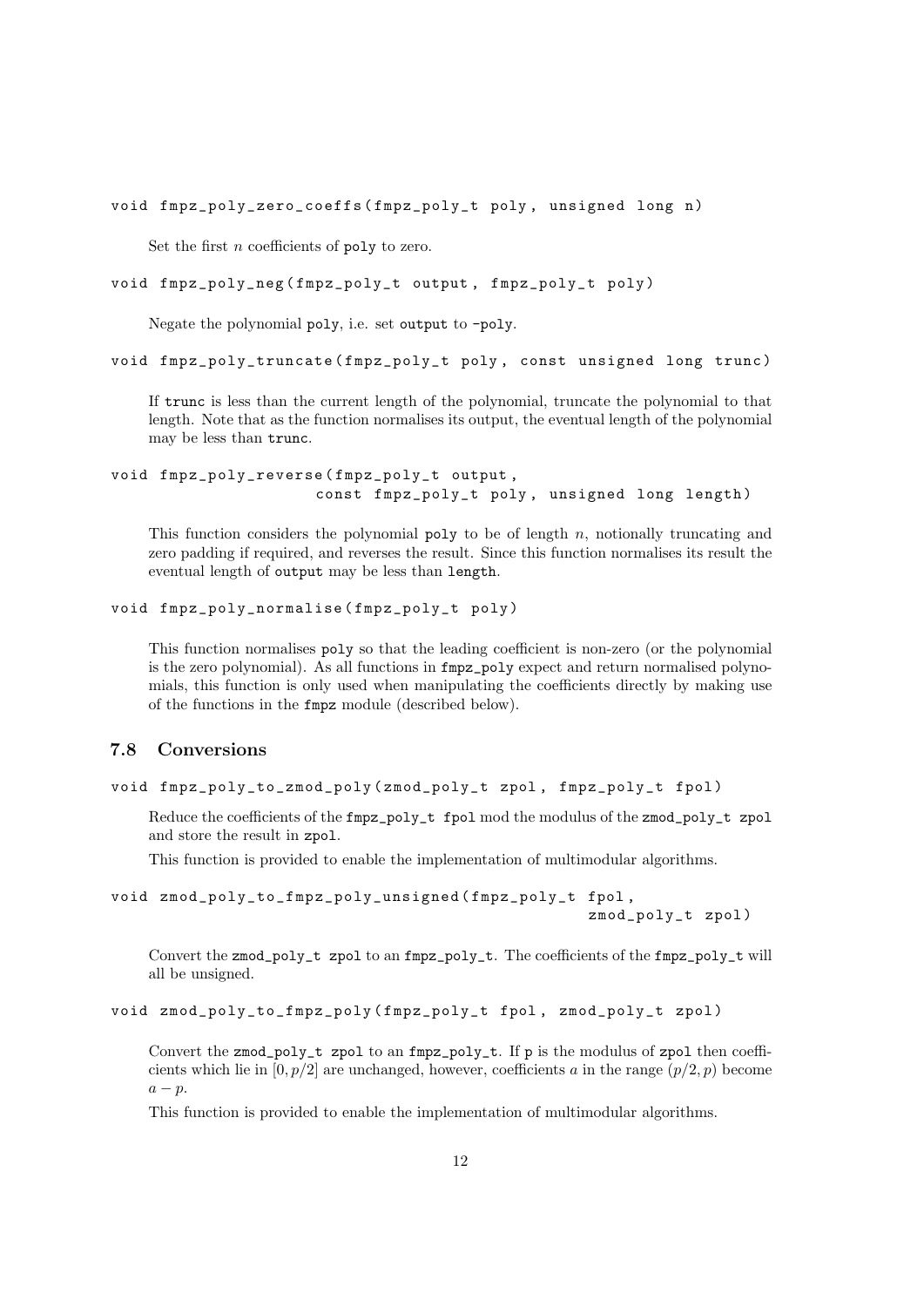#### <span id="page-12-0"></span>7.9 Chinese remaindering

```
int fmpz_poly_CRT_unsigned ( fmpz_poly_t res , fmpz_poly_t fpol ,
                    zmod_poly_t zpol, fmpz_t newmod, fmpz_t oldmod)
```
Performs modular recombination using the Chinese Remainder Theorem. If zpol has modulus p, newmod is set equal to oldmod\*p and each coefficient of res is set to the unique value modulo newmod, in the range  $[0,$  newmod) which is a modulo oldmod and b modulo p, where a is the coefficient of fpol and b is the corresponding coefficient of zpol.

The coefficients of fpol are assumed to be unsigned.

```
int fmpz_poly_CRT ( fmpz_poly_t res , fmpz_poly_t fpol ,
                    zmod_poly_t zpol, fmpz_t newmod, fmpz_t oldmod)
```
Performs modular recombination using the Chinese Remainder Theorem. If zpol has modulus  $p$ , newmod is set equal to oldmod\*p and each coefficient of res is set to the unique value modulo newmod, in the range  $(-\text{newmod}/2, \text{newmod}/2]$  which is a modulo oldmod and b modulo p, where  $a$  is the coefficient of  $\texttt{fpol}$  and  $b$  is the corresponding coefficient of  $\texttt{zpol}$ .

#### <span id="page-12-1"></span>7.10 Comparison

```
int fmpz_poly_equal ( const fmpz_poly_t poly1 ,
```
const fmpz\_poly\_t poly2 )

Return 1 if the two polynomials are equal, 0 otherwise.

#### <span id="page-12-2"></span>7.11 Shifting

```
void fmpz_poly_left_shift ( fmpz_poly_t output ,
                           const fmpz_poly_t poly, unsigned long n)
```
Shift poly to the left by n coefficients (multiply by  $x^n$ ) and write the result to output. Zero coefficients are inserted.

The parameter *n* must be non-negative, but can be zero.

```
void fmpz_poly_right_shift ( fmpz_poly_t output ,
                           const fmpz_poly_t poly, unsigned long n)
```
Shift poly to the right by n coefficients (divide by  $x^n$  and discard the remainder) and write the result to output.

The parameter n must be non-negative, but can be zero. Shifting right by more than the current length of the polynomial results in the zero polynomial.

#### <span id="page-12-3"></span>7.12 Norms

```
void fmpz_poly_2norm ( fmpz_t norm , fmpz_poly_t pol )
```
Sets norm to the euclidean norm of pol, i.e. the integer square root of the sum of the squares of the coefficients of pol.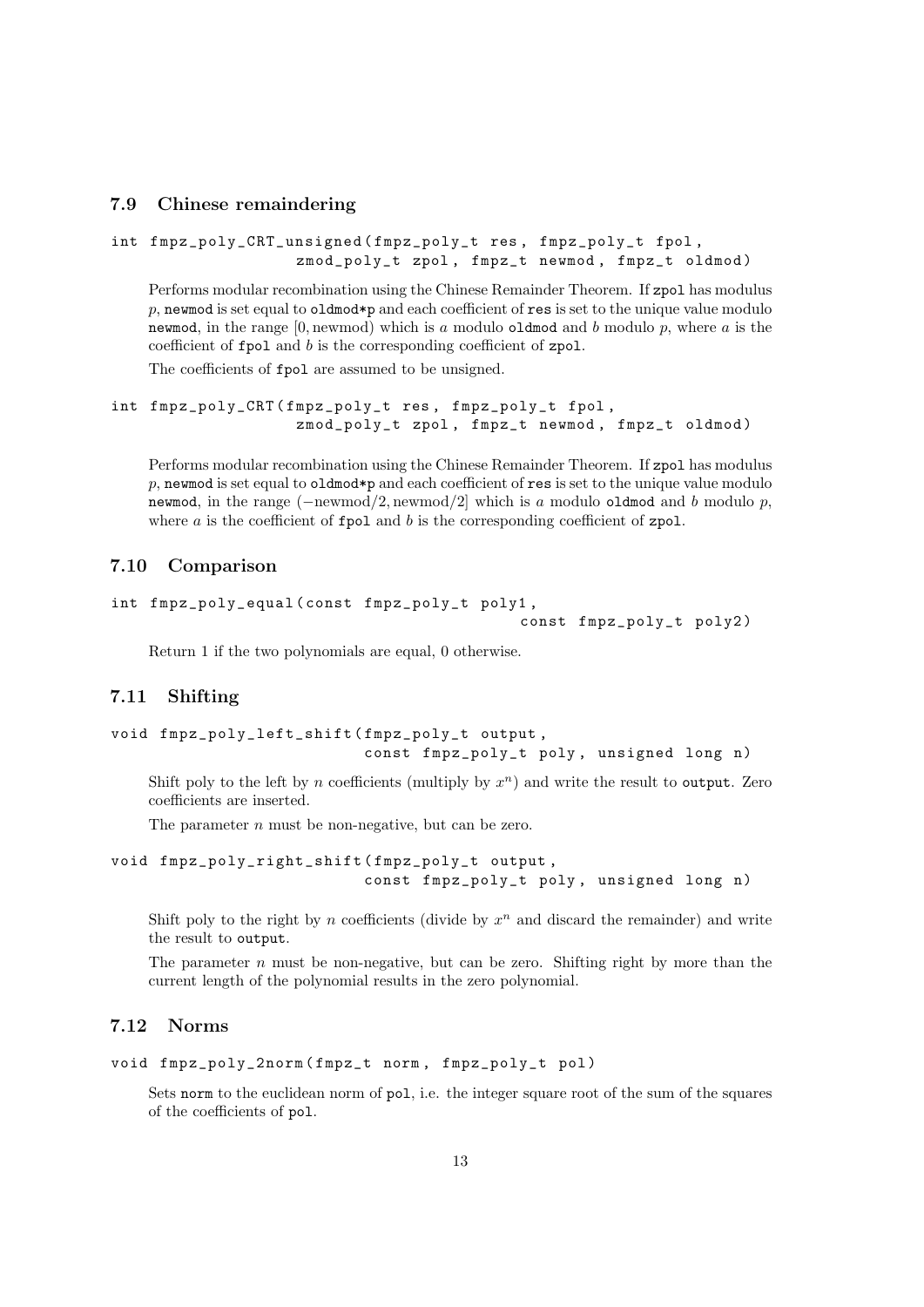### <span id="page-13-0"></span>7.13 Addition/subtraction

```
void fmpz_poly_add ( fmpz_poly_t output , const fmpz_poly_t poly1 ,
                                             const fmpz_poly_t poly2 )
```
Set the output to the sum of the input polynomials.

Note that if poly1 and poly2 have the same length, cancellation may occur (if the leading coefficients have the same absolute values but opposite signs) and so the result may have less coefficients than either of the inputs.

```
void fmpz_poly_sub ( fmpz_poly_t output , const fmpz_poly_t poly1 ,
                                             const fmpz_poly_t poly2 )
```
Set the output to poly1 - poly2.

Note that if poly1 and poly2 have the same length, cancellation may occur (if the leading coefficients have the same values) and so the result may have less coefficients than either of the inputs.

#### <span id="page-13-1"></span>7.14 Scalar multiplication and division

```
void fmpz_poly_scalar_mul_ui ( fmpz_poly_t output ,
                            const fmpz_poly_t poly , unsigned long x )
```
Multiply poly by the unsigned long x and write the result to output.

```
void fmpz_poly_scalar_mul_si ( fmpz_poly_t output ,
                                      const fmpz_poly_t poly , long x )
```
Multiply poly by the long x and write the result to output.

```
void fmpz_poly_scalar_mul_fmpz ( fmpz_poly_t output ,
                            const fmpz_poly_t poly , const fmpz_t x )
```
Multiply poly by the fmpz\_t x and write the result to output.

```
void fmpz_poly_scalar_mul_mpz ( fmpz_poly_t output ,
                              const fmpz_poly_t poly , const mpz_t x )
```
Multiply poly by the mpz\_t x and write the result to output.

```
void fmpz_poly_scalar_div_ui ( fmpz_poly_t output ,
                            const fmpz_poly_t poly , unsigned long x )
```
Divide poly by the unsigned long x, round quotients towards minus infinity, discard remainders and write the result to output.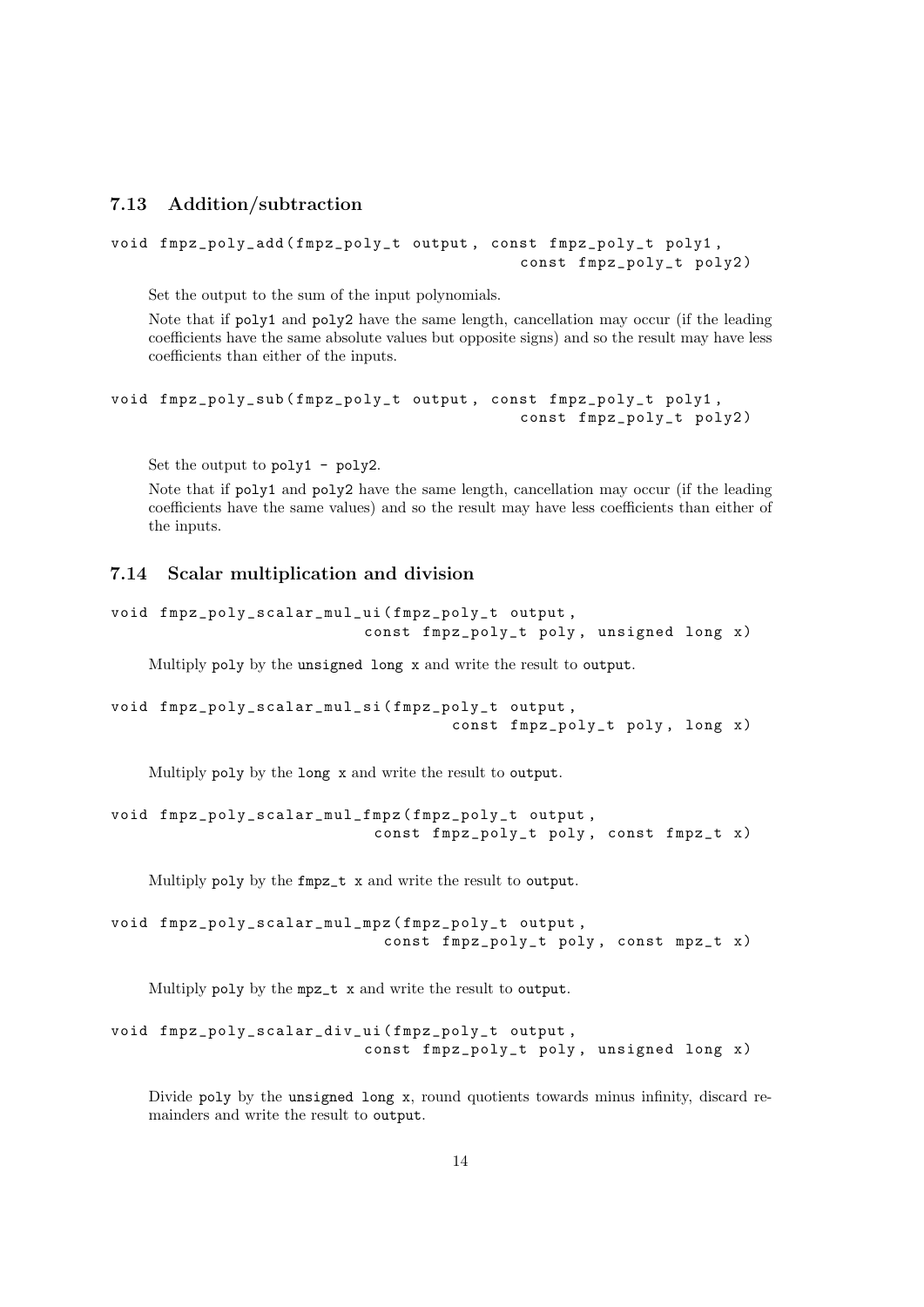```
void fmpz_poly_scalar_div_si ( fmpz_poly_t output ,
                                     const fmpz_poly_t poly , long x )
```
Divide poly by the long x, round quotients towards minus infinity, discard remainders and write the result to output.

```
void fmpz_poly_scalar_tdiv_ui ( fmpz_poly_t output ,
                           const fmpz_poly_t poly , unsigned long x )
```
Divide poly by the unsigned long x, round quotients towards zero, discard remainders and write the result to output.

```
void fmpz_poly_scalar_tdiv_si ( fmpz_poly_t output ,
                                      const fmpz_poly_t poly , long x )
```
Divide poly by the long x, round quotients towards zero, discard remainders and write the result to output.

```
void fmpz_poly_scalar_div_exact_ui ( fmpz_poly_t output ,
                           const fmpz_poly_t poly , unsigned long x )
```
Divide poly by the unsigned long x. Division is assumed to be exact and the result is undefined otherwise.

```
void fmpz_poly_scalar_div_exact_si ( fmpz_poly_t output ,
                                     const fmpz_poly_t poly , long x )
```
Divide poly by the long x. Division is assumed to be exact and the result is undefined otherwise.

```
void fmpz_poly_scalar_div_fmpz ( fmpz_poly_t output ,
                            const fmpz_poly_t poly , const fmpz_t x )
```
Divide poly by the fmpz\_t x, round quotients towards minus infinity, discard remainders, and write the result to output.

```
void fmpz_poly_scalar_div_mpz ( fmpz_poly_t output ,
                              const fmpz_poly_t poly , const mpz_t x )
```
Divide poly by the mpz\_t x, round quotients towards minus infinity, discard remainders, and write the result to output.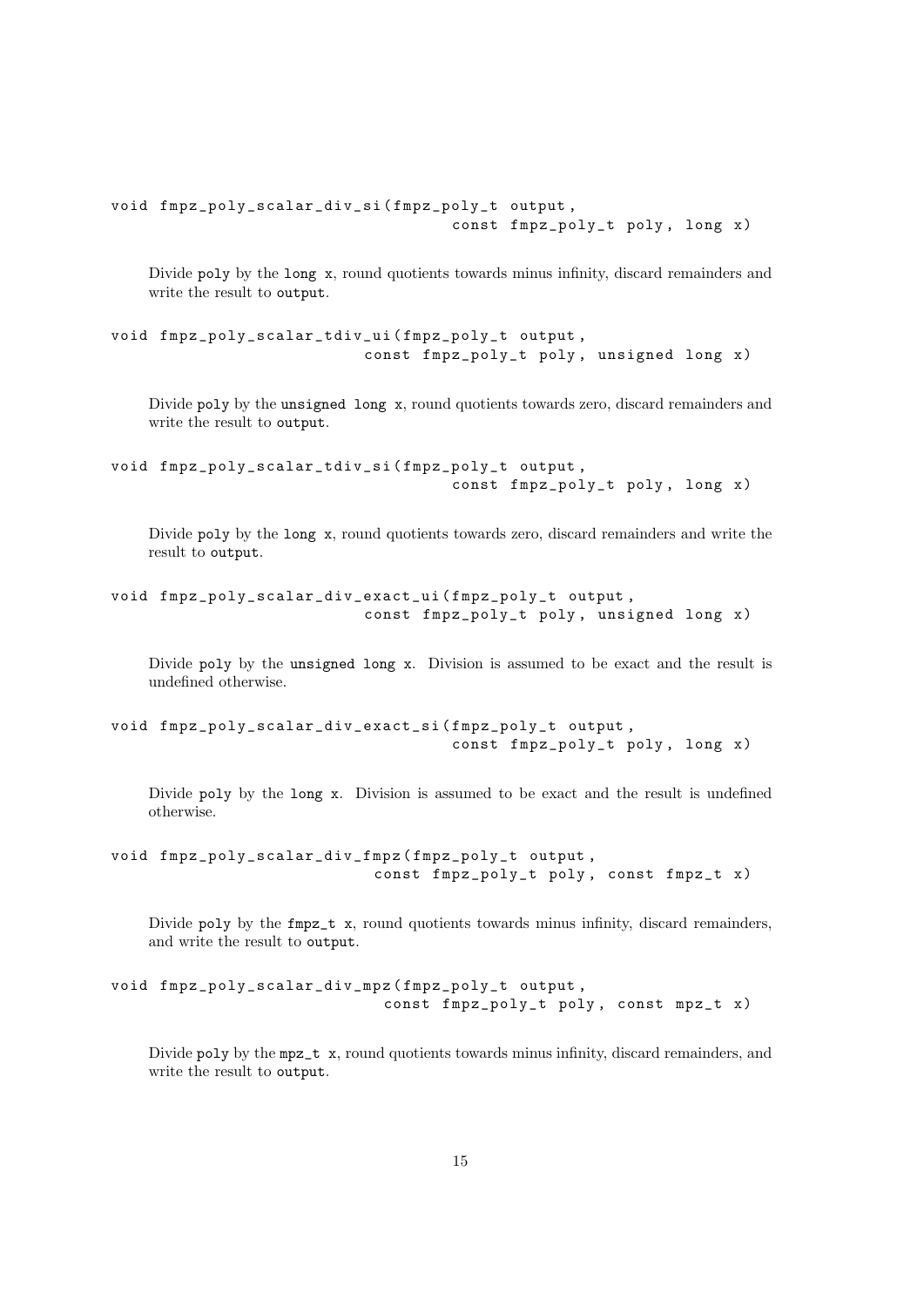#### <span id="page-15-0"></span>7.15 Polynomial multiplication

```
void fmpz_poly_mul ( fmpz_poly_t output , const fmpz_poly_t poly1 ,
                                             const fmpz_poly_t poly2 )
```
Multiply the two given polynomials and return the result in output.

The length of the output polynomial will be  $poly1-\lambda length + poly2-\lambda length - 1$ .

```
void fmpz_poly_mul_trunc_n ( fmpz_poly_t output ,
 const fmpz_poly_t poly1, const fmpz_poly_t poly2, unsigned long n)
```
Multiply the two given polynomials and truncate the result to  $n$  coefficients, storing the result in output. This is sometimes known as a short product.

The length of the output polynomial will be at most the minimum of  $n$  and the value poly1->length + poly2->length - 1. It is permissible to set n to any non-negative value, however the function is optimised for n about half of  $poly1-\lambda length + poly2-\lambda length$ .

This function is more efficient than multiplying the two polynomials then truncating. It is the operation used when multiplying power series.

```
void fmpz_poly_mul_trunc_left_n ( fmpz_poly_t output ,
 const fmpz_poly_t poly1, const fmpz_poly_t poly2, unsigned long n)
```
Multiply the two given polynomials storing the result in output. This function guarantees all the coefficients except the first  $n$ , which may be arbitrary. This is sometimes known as an opposite short product.

The length of the output polynomial will be  $poly1$ ->length +  $poly2$ ->length - 1 unless  $n$  is greater than or equal to this value, in which case it will return the zero polynomial. It is permissible to set  $n$  to any non-negative value, however the function is optimised for  $n$  about half of poly1->length + poly2->length.

For short polynomials, this function is more efficient than computing the full product.

### <span id="page-15-1"></span>7.16 Polynomial division

```
void fmpz_poly_divrem ( fmpz_poly_t Q , fmpz_poly_t R ,
                          const fmpz_poly_t A, const fmpz_poly_t B)
```
Performs division with remainder in  $\mathbb{Z}[x]$ . Computes polynomials Q and R in  $\mathbb{Z}[x]$  such that the equation  $A = B*Q + R$ , holds. All but the final B->length - 1 coefficients of R will be positive and less than the absolute value of the lead coefficient of B.

Note that in the special cases where the leading coefficient of B is  $\pm 1$  or A = B\*Q for some polynomial Q, the result of this function is the same as if the computation had been done over Q.

```
void fmpz_poly_div ( fmpz_poly_t Q , const fmpz_poly_t A ,
                                                 const fmpz_poly_t B)
```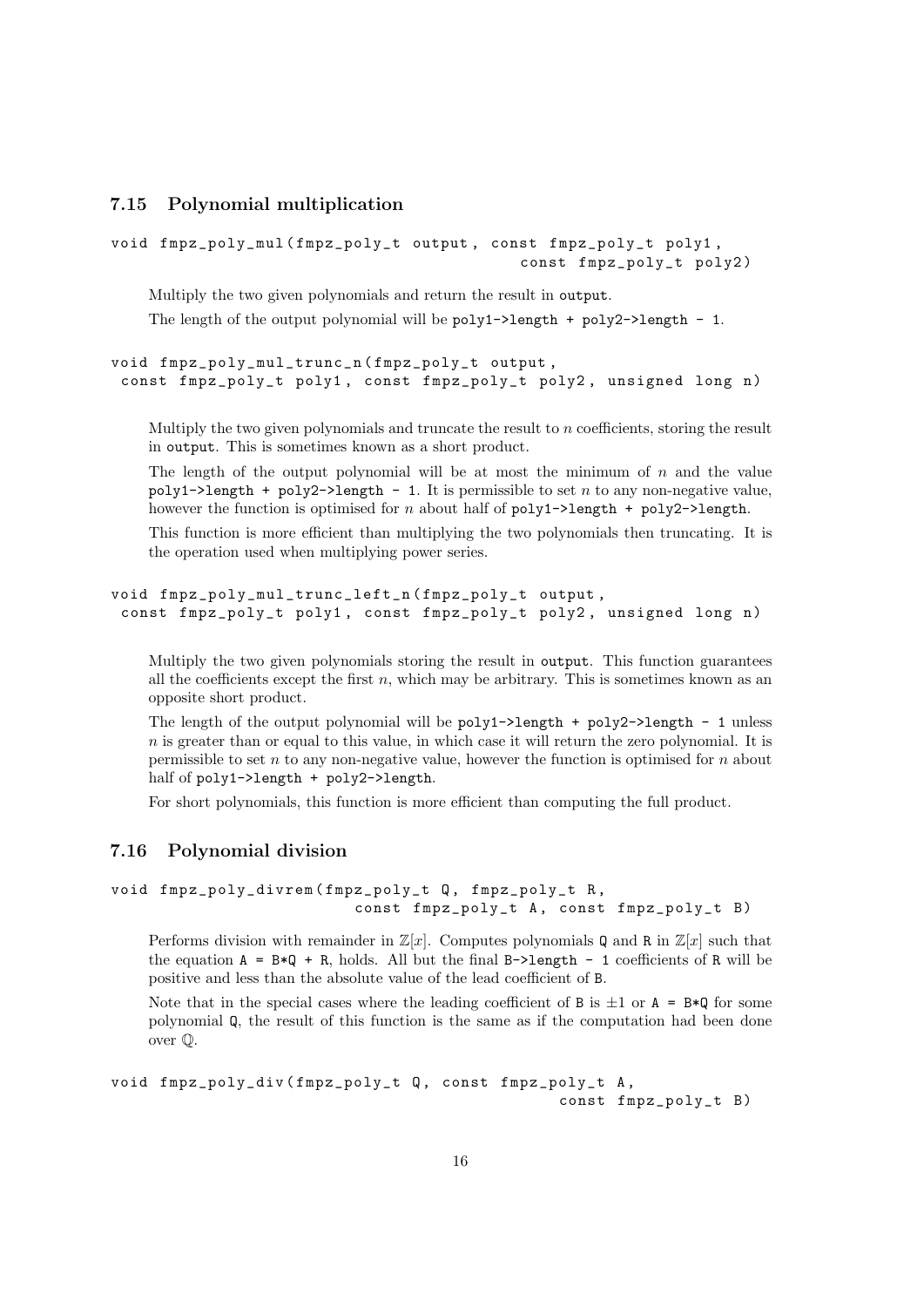Performs division without remainder in  $\mathbb{Z}[x]$ . The computation returns the same result as fmpz\_poly\_divrem, but no remainder is computed. This is in general faster than computing quotient and remainder.

Note that in the special cases where the leading coefficient of B is  $\pm 1$  or  $A = B*Q$  for some polynomial Q, the result of this function is the same as if the computation had been done over  $\mathbb Q$ . In particular it can be used efficiently for exact division in  $\mathbb Z[x]$ .

```
void fmpz_poly_div_series ( fmpz_poly_t Q , const fmpz_poly_t A ,
                              const fmpz_poly_t B, unsigned long n)
```
Performs power series division in  $\mathbb{Z}[[x]]$ . The function considers the polynomials A and B to be power series of length  $n$  starting with the constant terms. The function assumes that B is normalised, i.e. that the constant coefficient is  $\pm 1$ . The result is truncated to length n regardless of the inputs.

```
int fmpz_poly_divides ( fmpz_poly_t Q , fmpz_poly_t A , fmpz_poly_t B )
```
If the polynomial  $\bf{A}$  is divisible by the polynomial  $\bf{B}$  this function returns 1 and sets  $\bf{Q}$  to the quotient, otherwise it returns 0.

At this point, this function is provided for convenience only; it is not efficient when B does not actually divide A.

#### <span id="page-16-0"></span>7.17 Pseudo division

```
void fmpz_poly_pseudo_divrem ( fmpz_poly_t Q , fmpz_poly_t R ,
      unsigned long * d, const fmpz_poly_t A, const fmpz_poly_t B)
```
Performs division with remainder of two polynomials in  $\mathbb{Z}[x]$ , notionally returning the results in  $\mathbb{Q}[x]$  (actually in  $\mathbb{Z}[x]$  with a single common denominator).

Computes polynomials Q and R such that  $lead(B)^d*A = B*Q + R$  where R has degree less than that of B.

This function may be used to do division of polynomials in  $\mathbb{Q}[x]$  as follows. Suppose polynomials C and D are given in  $\mathbb{Q}[x]$ .

1) Write C = d1\*A and D = d2\*B for some polynomials A and B in  $\mathbb{Z}[x]$  and integers d1 and d2.

2) Use pseudo-division to compute Q and R in  $\mathbb{Z}[x]$  so that  $\mathbb{1}^d * A = B*Q + R$  where l is the leading coefficient of B.

3) We can now write  $C = (d1/d2*D*Q + d1*R)/l^d$ .

```
void fmpz_poly_pseudo_div ( fmpz_poly_t Q , unsigned long * d ,
                          const fmpz_poly_t A, const fmpz_poly_t B)
```
Performs division without remainder of two polynomials in  $\mathbb{Z}[x]$ , notionally returning the results in  $\mathbb{Q}[x]$  (actually in  $\mathbb{Z}[x]$  with a single common denominator).

Notionally computes polynomials Q and R such that  $lead(B)^d*A = B*Q + R$  where R has degree less than that of B, but returns only Q. This is slightly more efficient than computing the quotient and remainder.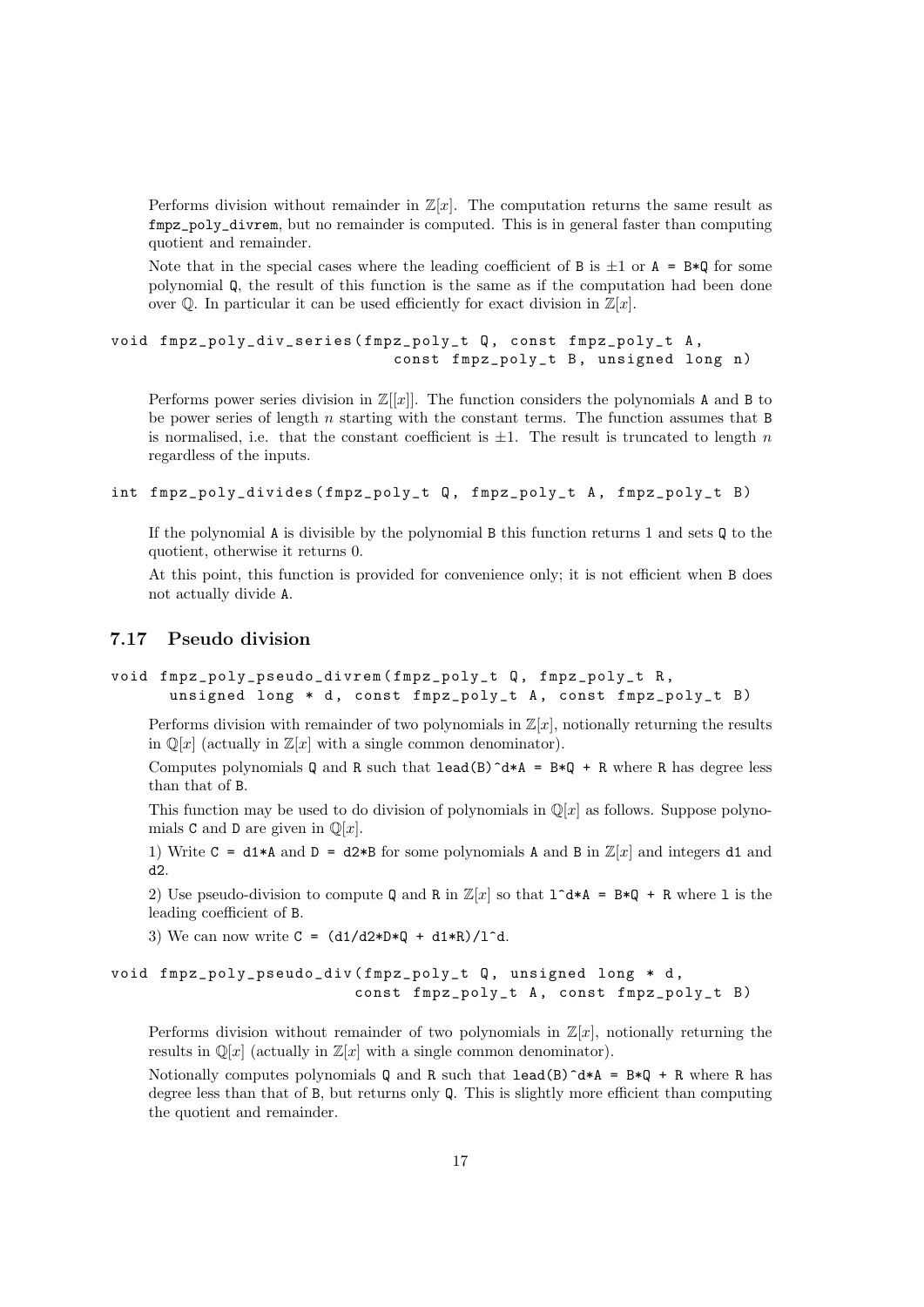#### <span id="page-17-0"></span>7.18 Powering

```
void fmpz_poly_power ( fmpz_poly_t output , const fmpz_poly_t poly ,
                                                    unsigned long exp )
```
Raises poly to the power exp and writes the result in output.

```
void fmpz_poly_power_trunc_n ( fmpz_poly_t output ,
       const fmpz_poly_t poly, unsigned long exp, unsigned long n)
```
Notionally raises poly to the power  $exp$ , truncates the result to length  $n$  and writes the result in output. This is computed much more efficiently than simply powering the polynomial and truncating.

This function can be used to raise power series to a power in an efficient way.

#### <span id="page-17-1"></span>7.19 Gaussian content

```
void fmpz_poly_content ( fmpz_t c , fmpz_poly_t poly )
```
Set the  $fmpz_t$  c to the Gaussian content of the polynomial poly, i.e. to the greatest common divisor of its coefficients.

```
void _fmpz_poly_primitive_part ( fmpz_poly_t prim , fmpz_poly_t poly )
```
Set prim to the primitive part of the polynomial poly, i.e. to poly divided by its Gaussian content.

#### <span id="page-17-2"></span>7.20 Greatest common divisor and resultant

```
void fmpz_poly_gcd ( fmpz_poly_t res , const fmpz_poly_t poly1 ,
                                             const fmpz_poly_t poly2 )
```
Sets res to the greatest common divisor of the polynomials poly1 and poly2.

```
unsigned long fmpz_poly_resultant_bound ( fmpz_poly_t a ,
                                                       fmpz_poly_t b )
void fmpz_poly_resultant (fmpz_t r, fmpz_poly_t a, fmpz_poly_t b)
```
Compute the resultant of the polynomials **a** and **b**. If **a** and **b** are monic with  $a(x) = \prod_i (x - \alpha_i)$ and  $b(x) = \prod_j (x - \beta_j)$ , when factored over the complex numbers, then the resultant is given by the expression  $r(x) = \prod_{i,j} (\alpha_i - \beta_j)$ . If the polynomials are not monic, and a and b have leading coefficients  $l_1$  and  $l_2$  and degrees  $d_1$  and  $d_2$  respectively, then this quantity is multiplied by  $l_1^{d_2-1} l_2^{d_1-1}$ .

Note that the resultant is zero iff the polynomials share a root over the algebraic closure of  $\mathbb{O}.$ 

Currently it is necessary to ensure  $\bf{r}$  has sufficient space to store the result. The function fmpz\_poly\_resultant\_bound is used to determine a bit bound on the number of bits b required and  $r$  must have space for  $b/FLINT_BITS + 2$  limbs.

In a future version of FLINT, this computation will not be necessary.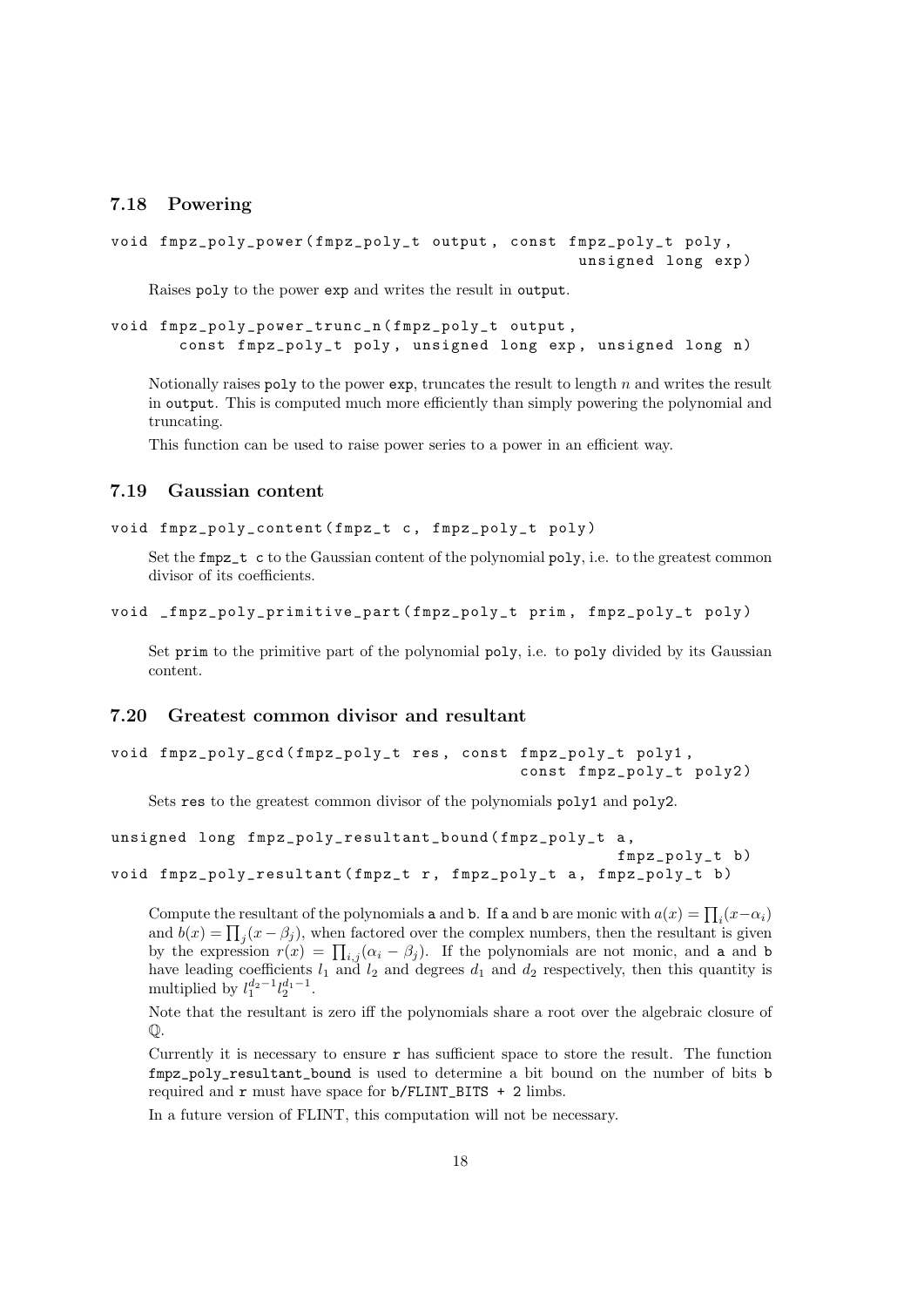```
void fmpz_poly_xgcd ( fmpz_t r , fmpz_poly_t s , fmpz_poly_t t ,
                                       fmpz_poly_t a, fmpz_poly_t b)
```
Given coprime polynomials a and b this function computes polynomials s and t and the resultant r of the polynomials such that  $r = a*s + b*t$ .

See the function  $fmpz_poly_resultant$  for information on how large r needs to be to hold the result.

#### <span id="page-18-0"></span>7.21 Modular arithmetic

```
void fmpz_poly_invmod (fmpz_t d, fmpz_poly_t H, fmpz_poly_t poly1,
                                                  fmpz_poly_t poly2 )
```
Computes a polynomial H and a denominator d such that poly1\*H is d modulo poly2. Assumes that poly1 and poly2 are coprime and that poly2 is monic.

#### <span id="page-18-1"></span>7.22 Subpolynomials

A number of functions are provided for attaching an fmpz\_poly\_t object to an existing polynomial or to a range of coefficients of an existing polynomial providing an alias for the original polynomial or part thereof.

Each of the functions in this section normalise the subpolynomials so that they can be used as inputs to fmpz\_poly functions.

As FLINT has no way of reallocating space in subpolynomials, they should not be used for outputs of fmpz\_poly functions, but only for inputs. In a later version of FLINT, this restriction will be lifted.

Note that FLINT may perform suboptimally if a polynomial and an alias of the polynomial are passed as inputs to the same function, as FLINT has no way to tell that it is dealing with aliases of the same polynomial.

```
void fmpz_poly_attach ( fmpz_poly_t output , const fmpz_poly_t poly )
```
Attach the fmpz\_poly\_t object output to the polynomial poly. Any changes made to the length field of output then do not affect poly.

```
void fmpz_poly_attach_shift ( fmpz_poly_t output ,
                          const fmpz_poly_t input, unsigned long n)
```
Attach the  $fmpz-poly_t$  object output to poly but shifted to the left by n coefficients. This is equivalent to notionally shifting the original polynomial right (dividing by  $x^n$ ) then attaching to the result.

```
void fmpz_poly_attach_truncate ( fmpz_poly_t output ,
                          const fmpz_poly_t input, unsigned long n)
```
Attach the  $fmpz-poly_t$  object output to the first n coefficients of the polynomial poly. This is equivalent to notionally truncating the original polynomial to  $n$  coefficients then attaching to the result.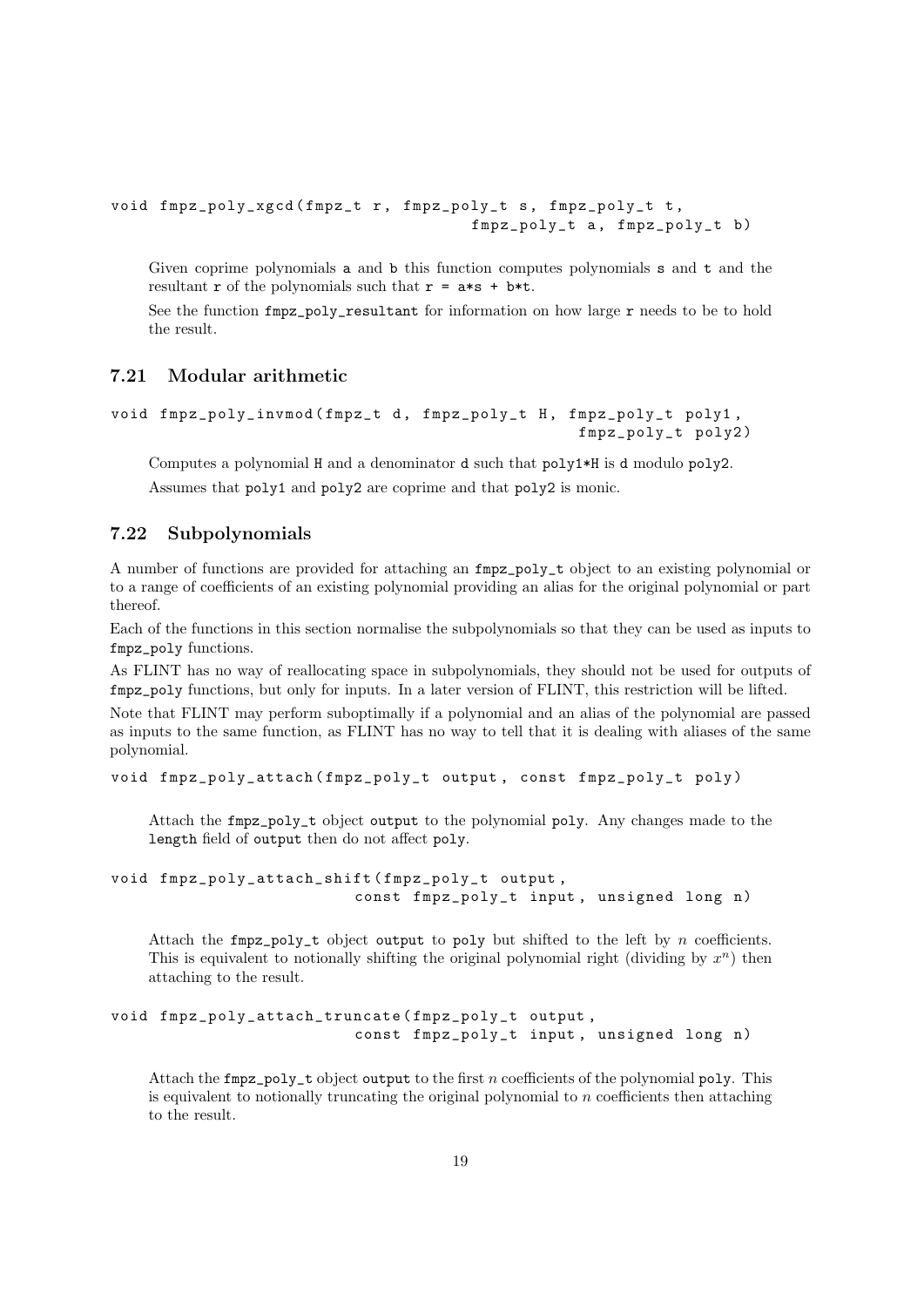### <span id="page-19-0"></span>8 The fmpz module

The fmpz module is designed for manipulation of the FLINT flat multiprecision integer format fmpz\_t.

Internally, the data for an  $fmpz_t$  has first limb a sign/size limb. If it is 0 the integer represented by the fmpz\_t is 0. The absolute value of the sign/size limb is the number of subsequent limbs that the absolute value of the integer being represented, takes up. The absolute value of the integer is then stored as limbs, least significant limb first, in the subsequent limbs after the sign/size limb. If the sign/size limb is positive, a positive integer is intended and if the sign/size limb is negative the negative integer with the stored absolute value is intended.

The fmpz\_t type is not intended as a standalone integer type. It is intended to be used in composite types such as polynomials and matrices which consist of many integer entries.

Currently the user is responsible for memory management of fmpz\_t's, i.e. one must ensure that the output of a function in the fmpz module contains sufficient space to store the result. This will be changed in a later version of FLINT, where automatic memory management will be done for the user.

To ensure that the correct number of limbs are available in each fmpz\_t of an fmpz\_poly\_t one must currently call void fmpz\_poly\_fit\_limbs(fmpz\_poly\_t pol, unsigned long limbs), which will then ensure that each coefficient of pol has space for at least the given number of limbs (referring to the absolute value of the coefficients). Again, in a later version of FLINT, this step will be unnecessary as automatic memory management will be done for all fmpz\_t's, including coefficients of fmpz\_poly\_t's.

Note that fmpz\_t's are not currently guaranteed to allow aliasing between inputs or between inputs and outputs. However some optimised inplace functions are provided.

#### <span id="page-19-1"></span>8.1 A simple example

We start with a simple example of the use of the  $fmpz$  module.

This example sets  $x$  to 3 and adds 5 to it.

```
# include " fmpz . h "
 ....
fmpz_t x = fmpz_init (1); // Allocate 1 limb of space
fmpz_set_ui (x , 3);
fmpz_add_ui_inplace (x , 5);
printf ("3<sub>u</sub>+<sub>u</sub>5<sub>u</sub> is<sub>u</sub>"); fmpz_print(x); printf ("n");
fmpz clear (x):
```
We now discuss the functions available in the fmpz module.

#### <span id="page-19-2"></span>8.2 Memory management

```
fmpz_t fmpz_init ( unsigned long limbs )
```
Allocates space for an fmpz\_t with the given number of limbs (plus an additional limb for the sign/size) on the heap and return a pointer to the space.

fmpz\_t fmpz\_realloc ( fmpz\_t f , unsigned long limbs )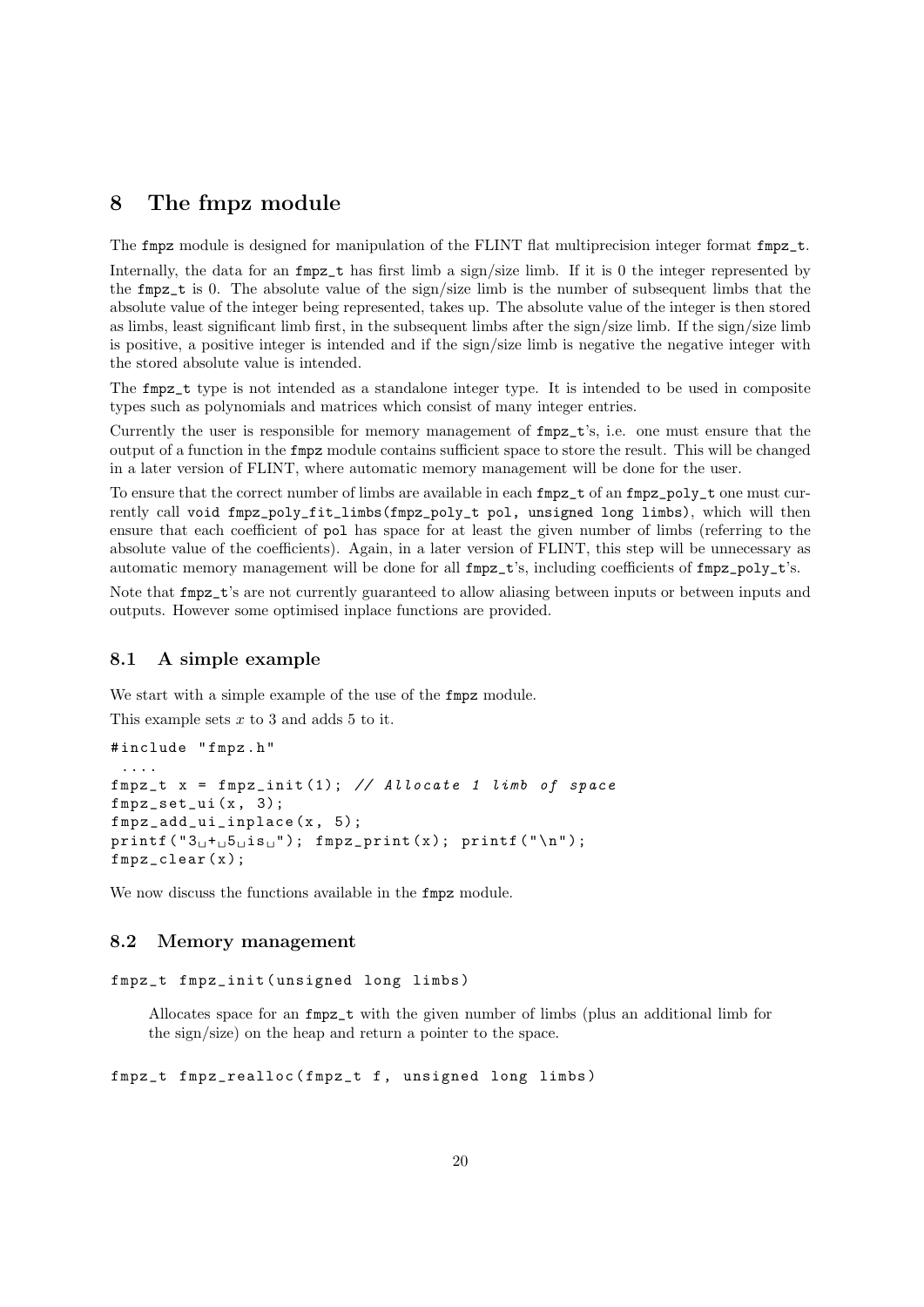Reallocate the space used by the fmpz\_t f so that it has space for the given number of limbs (plus a sign/size limb). The parameter limbs must be non-negative. The existing contents of f are not altered if they still fit in the new size.

#### void fmpz\_clear ( const fmpz\_t f )

Free space used by the fmpz\_t f.

#### <span id="page-20-0"></span>8.3 Random numbers

```
void fmpz_random_limbs2(fmpz_t x, unsigned long n)
```
Set x to a random number of  $n$  limbs consisting of long strings of ones and zeroes.

#### <span id="page-20-1"></span>8.4 String operations

```
void fmpz_print ( const fmpz_t f )
```
Print the multiprecision integer f. A minus sign is prepended if the integer is negative.

#### <span id="page-20-2"></span>8.5 fmpz properties

```
unsigned long fmpz_size ( const fmpz_t f )
```
Return the number of limbs used to store the absolute value of the multiprecision integer f.

```
unsigned long fmpz_bits ( const fmpz_t f )
```
Return the number of bits required to store the absolute value of the multiprecision integer f.

```
long fmpz_sgn ( const fmpz_t f )
```
Return the sign/size limb of the multiprecision integer f. The sign of the sign/size limb is the sign of the multiprecision integer. The absolute value of the sign/size limb is the size in limbs of the absolute value of the multiprecision integer f.

#### <span id="page-20-3"></span>8.6 Assignment

```
void fmpz_set_ui (fmpz_t res, unsigned long x)
```
Set the multiprecision integer res to the unsigned long x.

```
void fmpz_set_si (fmpz_t res, long x)
```
Set the multiprecision integer res to the long x.

```
void fmpz_set ( fmpz_t res , const fmpz_t f )
```
Set the multiprecision integer res to equal the multiprecision integer f.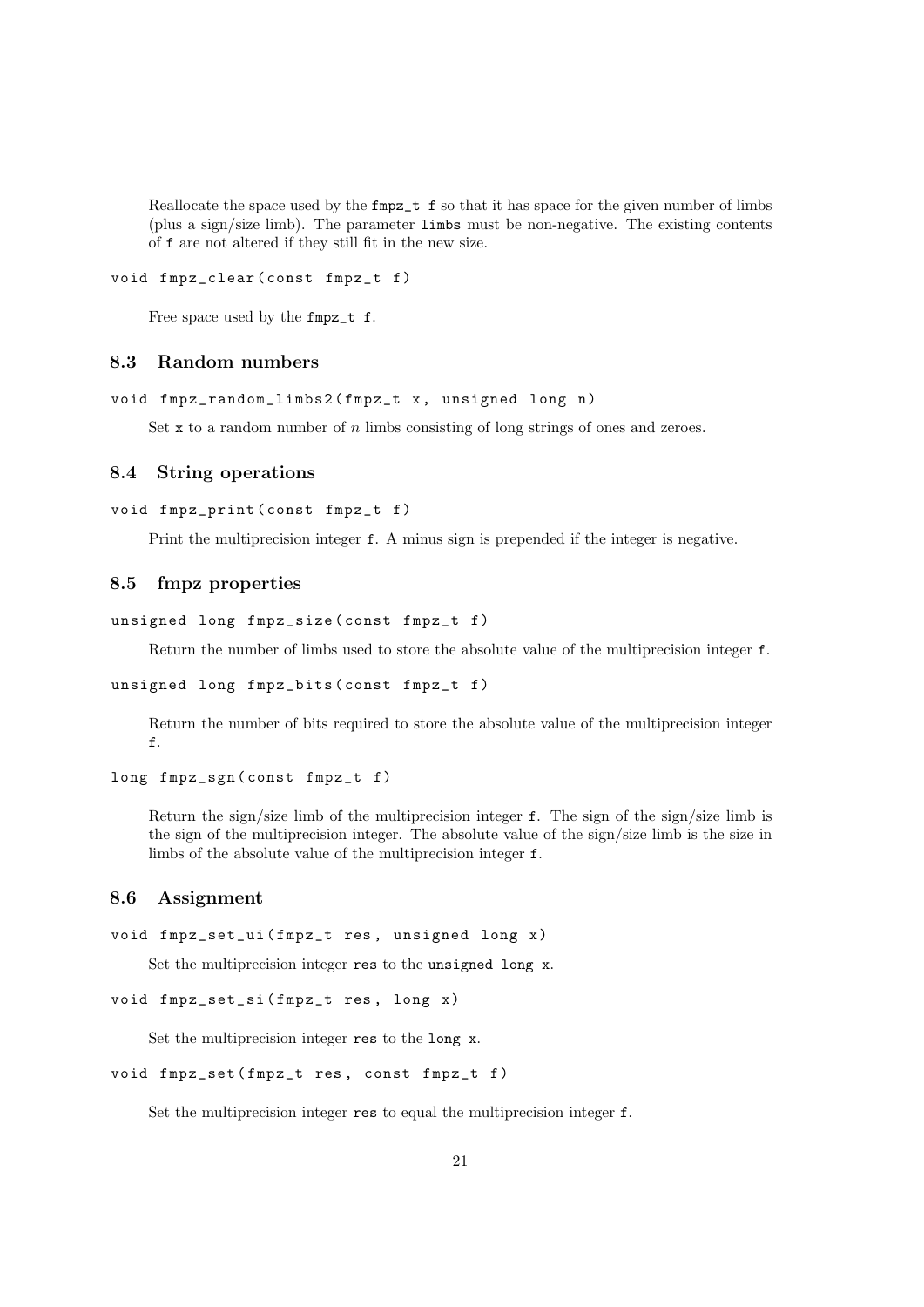#### <span id="page-21-0"></span>8.7 Comparison

```
int fmpz_equal ( const fmpz_t f1 , const fmpz_t f2 )
    Return 1 if f1 is equal to f2, otherwise return 0.
```

```
int fmpz_is_one ( const fmpz_t f )
```
Return 1 if f is one, otherwise return 0.

```
int fmpz_is_zero ( const fmpz_t f )
```
Return 1 if f is zero, otherwise return 0.

int fmpz\_cmpabs ( const fmpz\_t f1 , const fmpz\_t f2 )

Compares the absolute values of f1 and f2. If the absolute value of f1 is less than that of f2 then a negative value is returned. If the absolute value of f1 is greater than that of f2 then a positive value is returned. If the absolute values are equal, then zero is returned.

#### <span id="page-21-1"></span>8.8 Conversions

```
void mpz_to_fmpz ( fmpz_t res , const mpz_t x )
    Convert the mpz_t x to the fmpz_t res.
```
void fmpz\_to\_mpz ( mpz\_t res , const fmpz\_t f )

Convert the fmpz\_t f to the mpz\_t res.

#### <span id="page-21-2"></span>8.9 Addition/subtraction

void fmpz\_add (fmpz\_t res, const fmpz\_t f1, const fmpz\_t f2)

Set res to the sum of f1 and f2.

void fmpz\_add\_ui\_inplace ( fmpz\_t res , unsigned long x )

Set res to the sum of res and the unsigned long x.

void fmpz\_add\_ui (fmpz\_t res, const fmpz\_t f, unsigned long x)

Set res to the sum of f and the unsigned long x.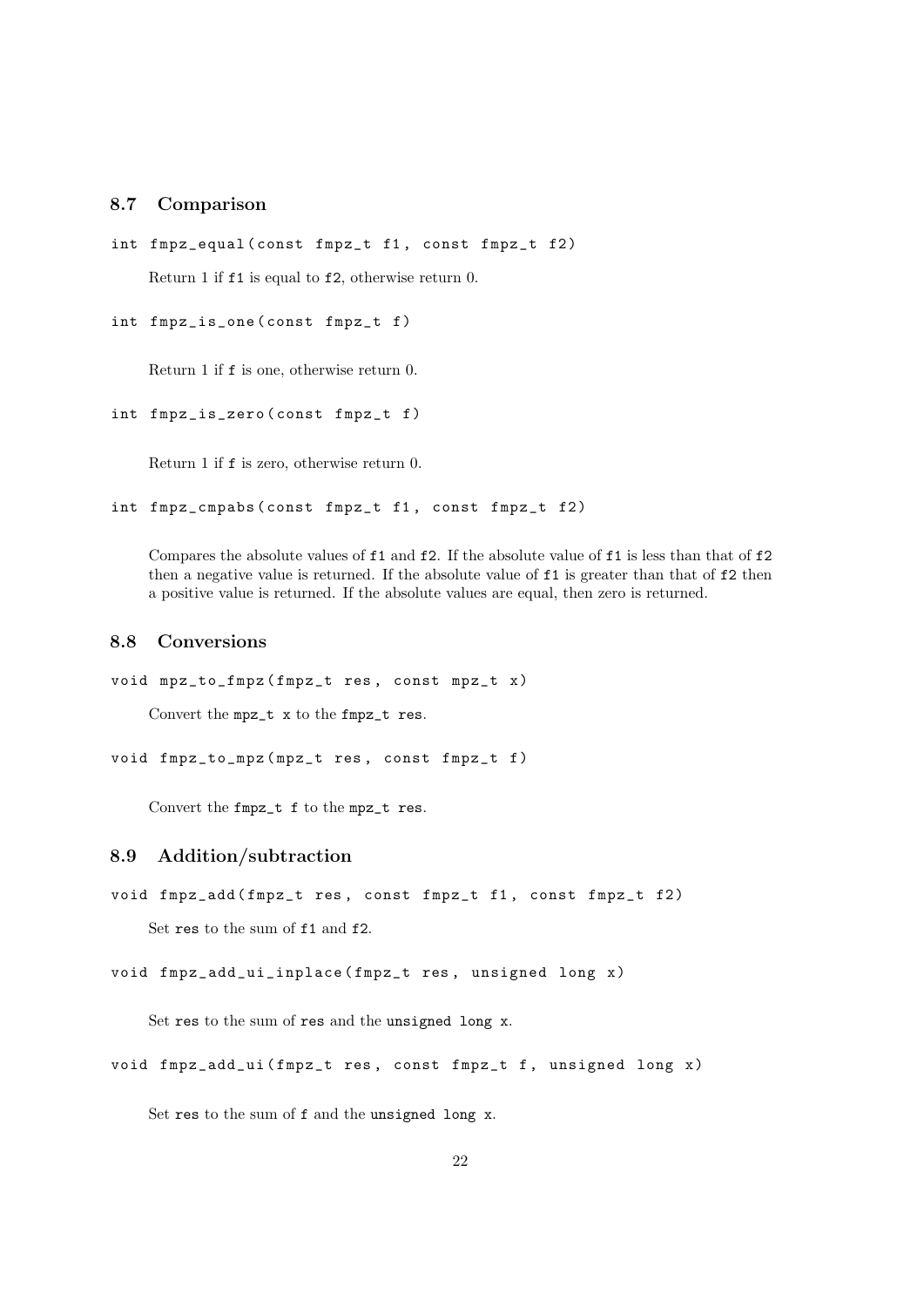void fmpz\_sub (fmpz\_t res, const fmpz\_t f1, const fmpz\_t f2) Set res to f1 minus f2.

```
void fmpz_sub_ui_inplace ( fmpz_t res , unsigned long x )
```
Set res to res minus the unsigned long x.

void fmpz\_sub\_ui (fmpz\_t res, const fmpz\_t f, unsigned long x)

Set res to f minus the unsigned long x.

#### <span id="page-22-0"></span>8.10 Multiplication

void fmpz\_mul ( fmpz\_t res , const fmpz\_t f1 , const fmpz\_t f2 ) Set res to f1 times f2.

```
void fmpz_mul_ui (fmpz_t res, const fmpz_t f1, unsigned long x)
```
Set res to f1 times the unsigned long x.

```
void fmpz_mul_2exp ( fmpz_t output , fmpz_t x , unsigned long exp )
```
Multiply x by  $2^{\text{exp}}$ .

```
void fmpz_addmul (fmpz_t res, const fmpz_t f1, const fmpz_t f2)
```
Set res to res  $+$  f1  $*$  f2.

### <span id="page-22-1"></span>8.11 Division

void fmpz\_tdiv ( fmpz\_t res , const fmpz\_t f1 , const fmpz\_t f2 )

Set res to the quotient of f1 by f2. Round the quotient towards zero and discard the remainder.

```
void fmpz_fdiv ( fmpz_t res , const fmpz_t f1 , const fmpz_t f2 )
```
Set res to the quotient of f1 by f2. Round the quotient towards minus infinity and discard the remainder.

void fmpz\_tdiv\_ui (fmpz\_t res, const fmpz\_t f1, unsigned long x)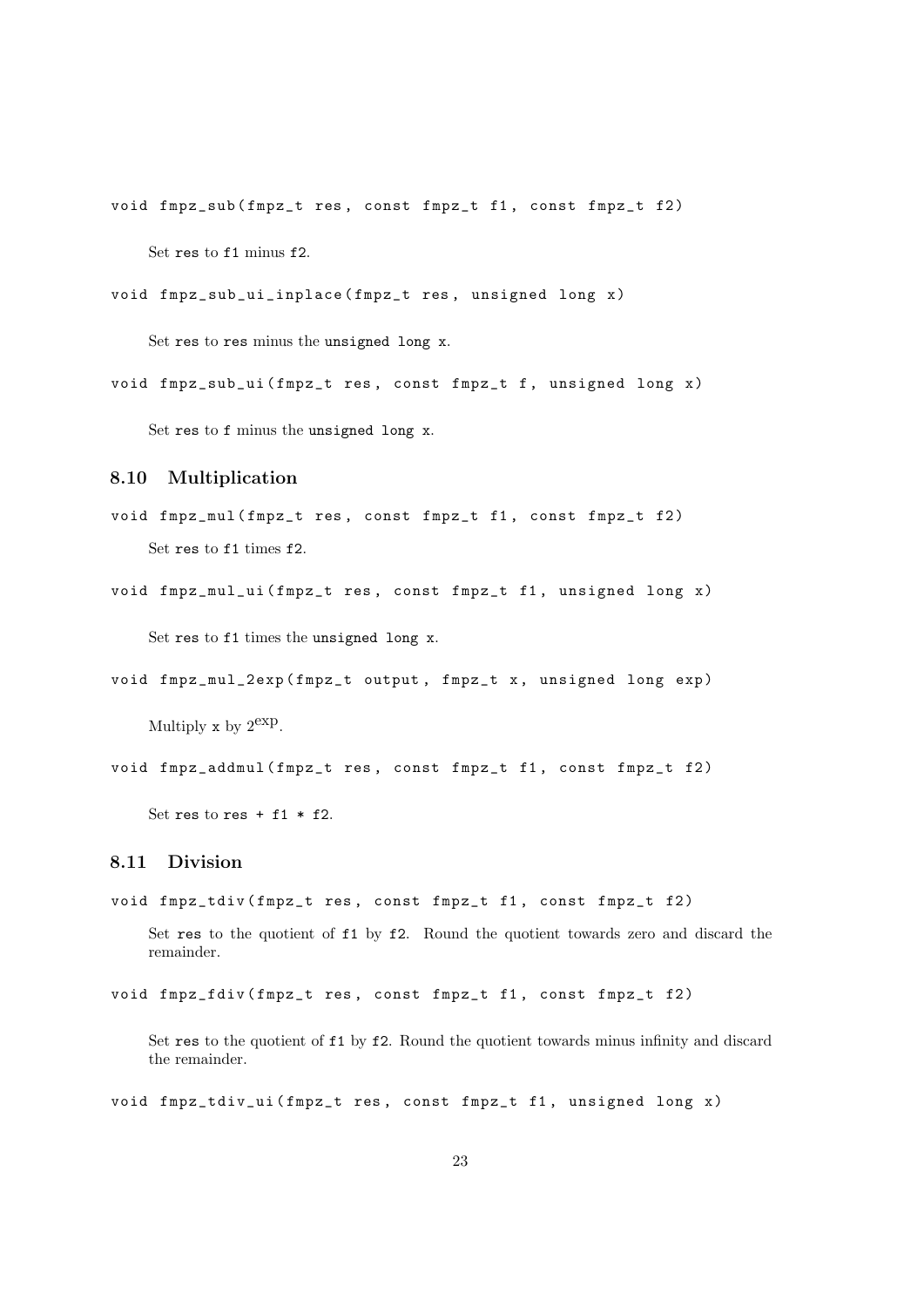Set res to the quotient of f1 by the unsigned long x. Round the quotient towards zero and discard the remainder.

```
void fmpz_div_2exp ( fmpz_t output , fmpz_t x , unsigned long exp )
```
Divide x by  $2^{exp}$ , returning the quotient and discarding the remainder.

```
unsigned long fmpz_mod_ui ( const fmpz_t input ,
                                               const unsigned long x )
```
Returns f1 modulo the unsigned long x. Note that f1 may be unsigned.

#### <span id="page-23-0"></span>8.12 Powering

```
void fmpz_pow_ui (fmpz_t res, const fmpz_t f, unsigned long exp)
```
Set res to f raised to the power exp. This requires exp to be non-negative.

#### <span id="page-23-1"></span>8.13 Root extraction

```
void fmpz_sqrtrem (fmpz_t sqrt, fmpz_t rem, fmpz_t x)
```
Computes the square root of x and returns the integer part of the square root, sqrt, and the remainder, rem =  $x - sqrt^2$ .

Note that x must be non-negative, else an exception is raised.

#### <span id="page-23-2"></span>8.14 Number theoretical

```
void fmpz_gcd (fmpz_t output, fmpz_t x1, fmpz_t x2)
```
Compute the greatest common divisor of  $x1$  and  $x2$ . The result is always non-negative and will be zero if both of the inputs are zero.

#### <span id="page-23-3"></span>8.15 Chinese remaindering

```
void fmpz_CRT_ui_precomp ( fmpz_t x , fmpz_t r1 , fmpz_t m1 ,
          unsigned long r2, unsigned long m2, unsigned long c,
                                                      pre_inv_t pre )
void fmpz_CRT_ui2_precomp (fmpz_t x, fmpz_t r1, fmpz_t m1,
          unsigned long r2, unsigned long m2, unsigned long c,
                                                     pre_inv2_t pre )
```
Computes the unique value x modulo  $m1*m2$  that is r1 modulo  $m1$  and r2 modulo m2. Requires m1 and m2 to be coprime, c to be set to the value m1 modulo m2 and pre to be a precomputed inverse of m2 (computed using z\_precompute\_inverse(m2)).

The first version of the function requires that  $m2$  be no more than FLINT\_D\_BITS bits, whereas the second version requires  $m2$  to be no more than FLINT\_BITS - 1 bits.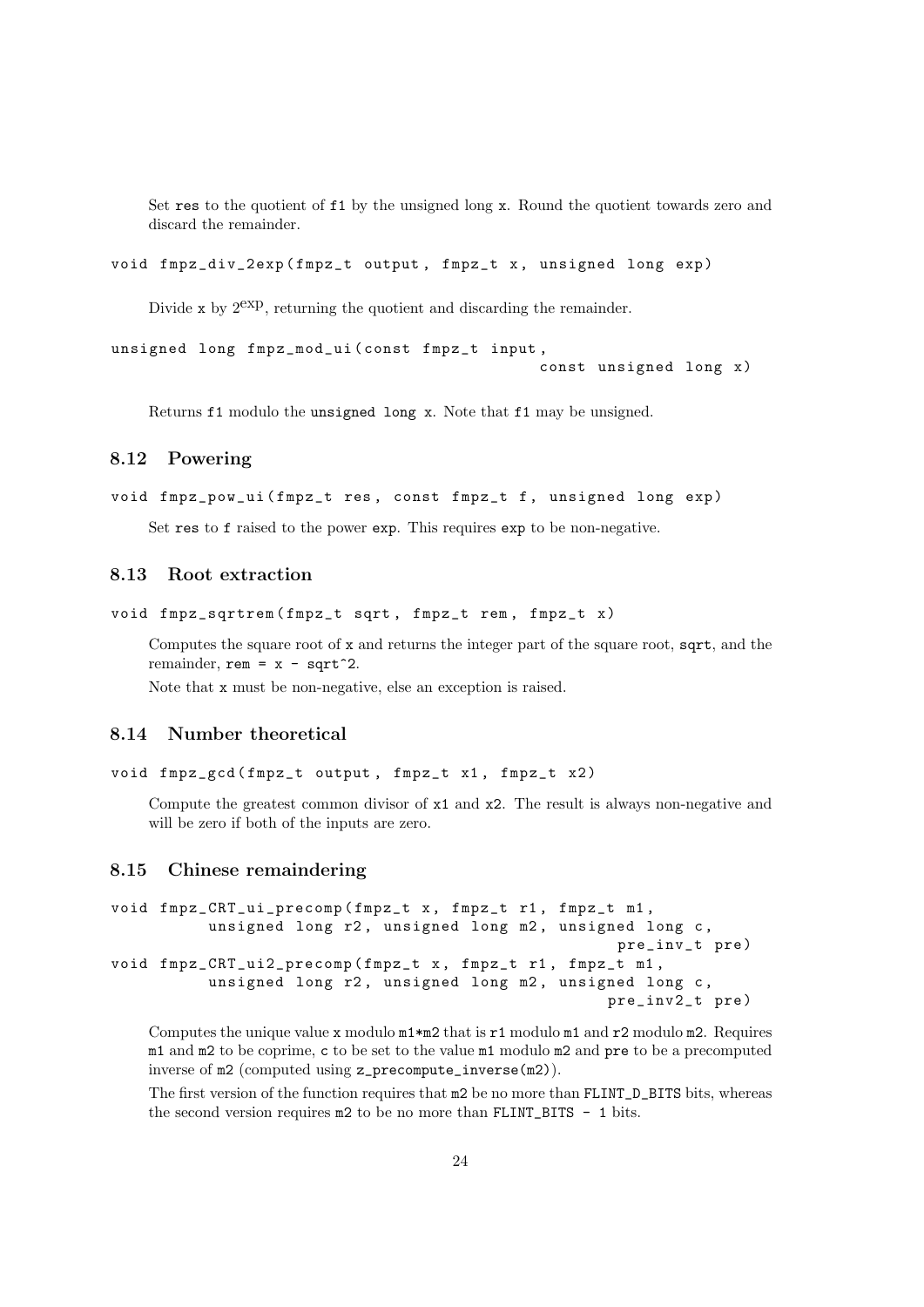### <span id="page-24-0"></span>9 The zmod poly module

The zmod\_poly\_t data type represents elements of  $\mathbb{Z}/n\mathbb{Z}[x]$  for some word sized integer n. Most of the functions work for an arbitrary  $n$ , however the division functions require the leading coefficient of the divisor polynomial to be invertible modulo  $n$  and the gcd and resultant functions require  $n$  to be prime. The zmod\_poly module provides routines for memory management, basic manipulation and basic arithmetic.

Each coefficient of a zmod\_poly\_t is stored as an unsigned long and is assumed to be reduced modulo the modulus n.

Unless otherwise specified, all functions in this section permit aliasing between their input arguments and between their input and output arguments.

#### <span id="page-24-1"></span>9.1 Simple example

The following example computes the square of the polynomial  $5x^3 + 1$ , where the coefficients are understood to be in Z/7Z.

```
# include " zmod_poly . h "
 ....
zmod_poly_t x , y ;
zmod_poly_init (x , 7);
zmod_poly_init ( y );
zmod_poly_set_coeff_ui(x, 3, 5);
zmod_poly_set_coeff_ui(x, 0, 1);
zmod\_poly\_mul(y, x, x);zmod\_poly\_print(x); print('\\n");zmod\_poly\_print(y); print('\\n");
zmod_poly_clear ( x );
zmod_poly_clear ( y );
```

```
The output is:
```
4 1 0 0 5 7 1 0 0 3 0 0 4

#### <span id="page-24-2"></span>9.2 Definition of the zmod\_poly\_t polynomial type

The zmod\_poly\_t type is a typedef for an array of length 1 of zmod\_poly\_struct's. This permits passing parameters of type zmod\_poly\_t 'by reference'.

All zmod\_poly functions expect their inputs to be normalised, and unless otherwise specified they produce output that is normalised.

It is recommended that users do not access the fields of a zmod\_poly\_t or its coefficient data directly, but make use of the functions designed for this purpose (detailed below). The type has fields for the length of the polynomial, the number of coefficients allocated (the length is always less than or equal to this), a modulus n and possibly a precomputed inverse of  $n$ .

Functions in zmod\_poly do all the memory management for the user. One does not need to specify the maximum length in advance before using a zmod\_poly\_t polynomial object, but it may be more efficient to do so. FLINT reallocates space automatically as the computation proceeds, if more space is required. We now describe the functions available in zmod poly.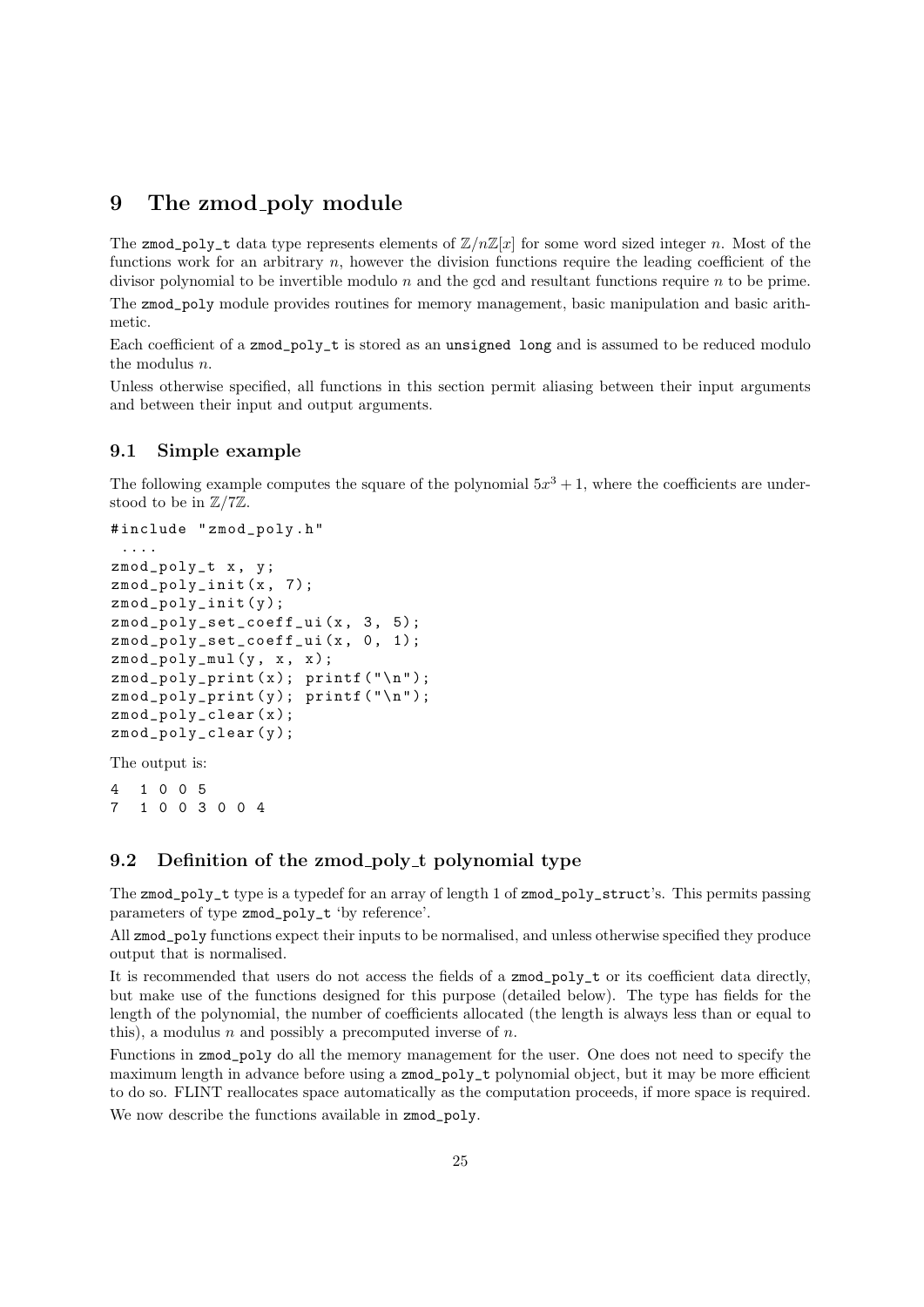#### <span id="page-25-0"></span>9.3 Memory management

```
void zmod_poly_init ( zmod_poly_t poly , unsigned long p )
```
Initialise poly as a polynomial over  $\mathbb{Z}/p\mathbb{Z}$ .

void zmod\_poly\_init2 ( zmod\_poly\_t poly , unsigned long p , unsigned long alloc )

Initialise poly as a polynomial over  $\mathbb{Z}/p\mathbb{Z}$ , allocating space for at least the given number of coefficients.

void zmod\_poly\_clear ( zmod\_poly\_t poly )

Released the memory used by poly, which cannot then be used again until it is initialised again.

void zmod\_poly\_realloc ( zmod\_poly\_t poly , unsigned long alloc )

Reallocate poly so that it has space for alloc coefficients. If alloc is greater than the current length of the polynomial, the existing coefficients are retained.

void zmod\_poly\_fit\_length ( zmod\_poly\_t poly , unsigned long alloc )

Reallocate poly so that it has space for at least alloc coefficients. This function will not reduce the number of allocated coefficients, so no data will be lost.

#### <span id="page-25-1"></span>9.4 Setting/retrieving coefficients

```
unsigned long zmod_poly_get_coeff_ui ( zmod_poly_t poly ,
                                                     unsigned long n)
```
Return the n-th coefficient as an unsigned long. Coefficients are number from zero, starting with the constant coefficient. If  $n$  is greater than or equal to the current length of the polynomial, zero is returned.

```
void zmod_poly_set_coeff_ui ( zmod_poly_t poly , unsigned long n ,
                                                     unsigned long c)
```
Set the *n*-th coefficient to the unsigned long c. It is assumed that c is already reduced modulo the modulus of the polynomial. Coefficients are number from zero, starting with the constant coefficient. If  $n$  is greater than the current length of the polynomial, zeroes are inserted between the new coefficient and the existing coefficients if required.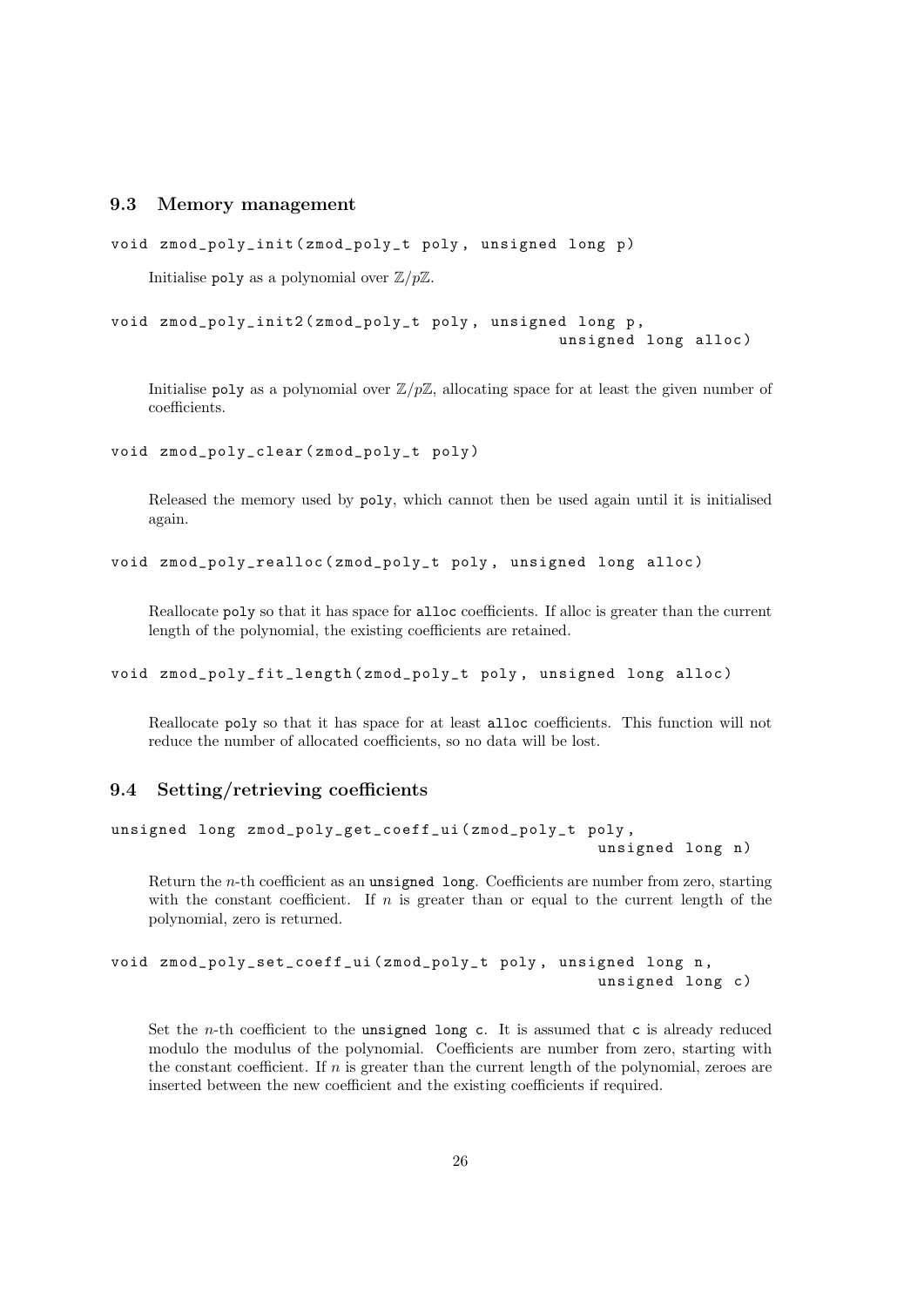#### <span id="page-26-0"></span>9.5 String conversions and I/O

The functions in this section read/write a polynomial to/from a string representation. The representation starts with the length of the polynomial, a space and then the modulus of the polynomial. If the length is not zero, this is followed by a space and then a space separated list of the coefficients starting from the constant coefficient. Each coefficient is represented as an integer between zero and one less than the modulus.

The polynomial  $3 * x^2 + 2$  in  $\mathbb{Z}/7\mathbb{Z}[x]$  would be represented:

```
3 7 2 0 3
```

```
int zmod_poly_from_string (zmod_poly_t poly, char* s)
```
Load poly from the given string s.

```
char* zmod_poly_to_string (zmod_poly_t poly)
```
Return a pointer to a string representing poly. Space is allocated for the string and must be free'd after use.

```
void zmod_poly_print ( zmod_poly_t poly )
```
Print the string representation of poly to stdout.

```
void zmod_poly_fprint ( zmod_poly_t poly , FILE * f )
```
Print the string representation of poly to the given file/stream f.

```
int zmod_poly_read ( zmod_poly_t poly )
```
Read a polynomial in string representation from stdin. The function returns 1 if the string represented a valid polynomial, otherwise it returns 0.

```
int zmod_poly_fread ( zmod_poly_t poly , FILE * f )
```
Read a polynomial in string representation from the given file/stream f. The function returns 1 if the string represented a valid polynomial, otherwise it returns 0.

#### <span id="page-26-1"></span>9.6 Polynomial parameters (length, degree, modulus, etc.)

```
unsigned long zmod_poly_length ( zmod_poly_t poly )
```
Return the current length of the polynomial. The zero polynomial has length 0.

```
long zmod_poly_degree ( zmod_poly_t poly )
```
Return the degree of the polynomial. The zero polynomial is defined to have length −1.

```
unsigned long zmod_poly_modulus ( zmod_poly_t poly )
```
Return the modulus of the polynomial, i.e. if n is returned, the polynomial is an element of  $\mathbb{Z}/n\mathbb{Z}$ .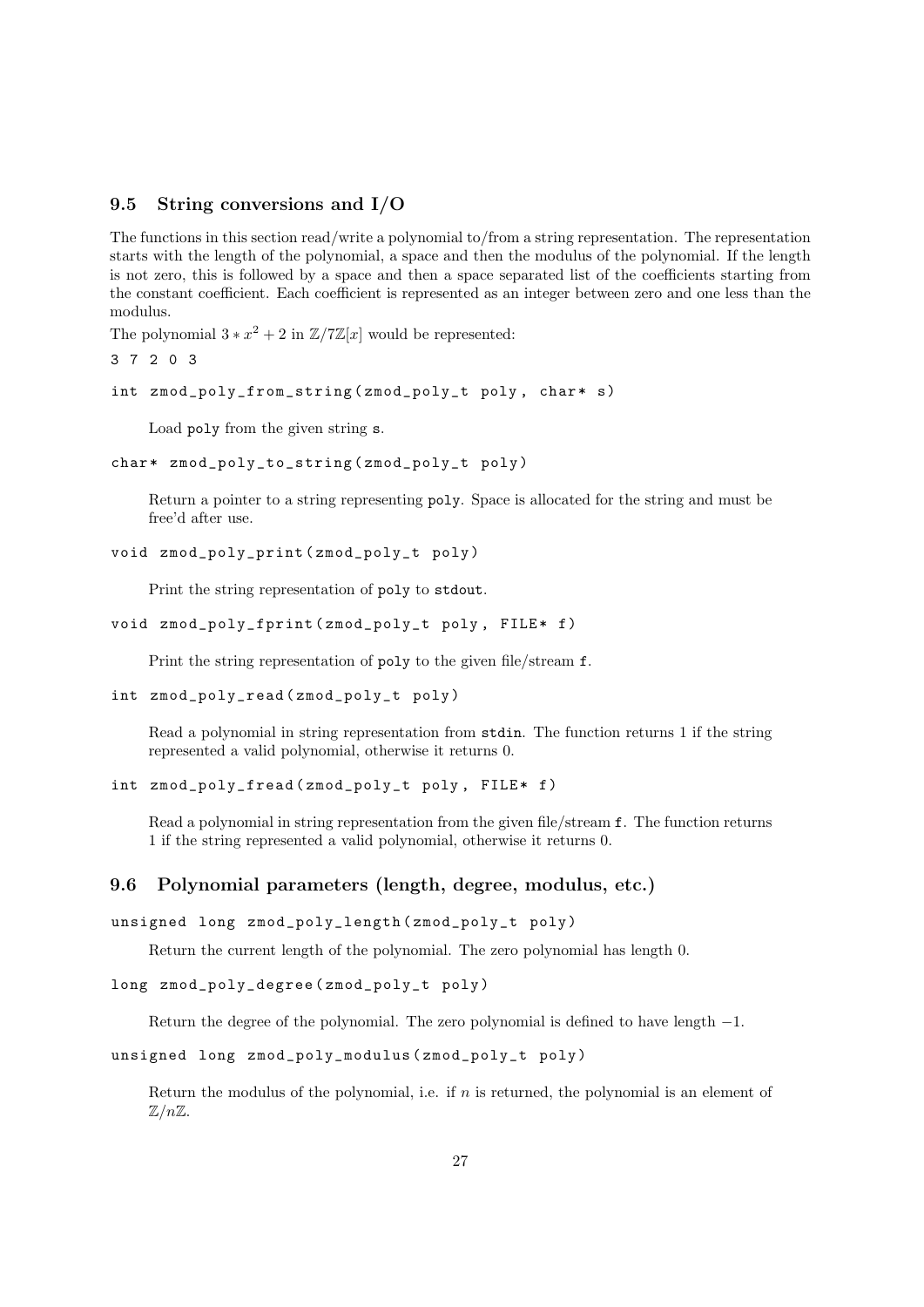#### <span id="page-27-0"></span>9.7 Assignment and basic manipulation

```
void zmod_poly_truncate ( zmod_poly_t poly , unsigned long length )
    Truncate poly to the given length and normalise.
```

```
void zmod_poly_set ( zmod_poly_t res , zmod_poly_t poly )
```
Set res to equal poly.

```
void zmod_poly_zero ( zmod_poly_t poly )
```
Set poly to be the zero polynomial.

void zmod\_poly\_swap ( zmod\_poly\_t poly1 , zmod\_poly\_t poly2 )

Efficiently swap poly1 and poly2. Data is not actually copied in memory. Instead, pointers are swapped.

```
void zmod_poly_neg ( zmod_poly_t res , zmod_poly_t poly )
```
Negate the polynomial poly, i.e. set res to -poly.

```
void zmod_poly_reverse ( zmod_poly_t output , zmod_poly_t input ,
                                                unsigned long length )
```
Notionally zero padding or truncating if necessary, this function considers input to be a polynomial of the given length and reverses it, storing the result in output.

#### <span id="page-27-1"></span>9.8 Subpolynomials

These functions allow one to attach a zmod\_poly\_t object to an existing polynomial or subpolynomial thereof. The subpolynomial is normalised if necessary.

Since FLINT cannot reallocate the attached polynomial object, these functions should only be used to construct polynomial objects to be used as inputs to other zmod\_poly functions.

```
void zmod_poly_attach ( zmod_poly_t poly1 , zmod_poly_t poly2 )
```
Attach poly2 to the polynomial object poly1.

```
void zmod_poly_attach_shift ( zmod_poly_t poly1 ,
                                zmod_poly_t poly2, unsigned long n)
```
This function notionally shifts poly2 to the right by n coefficients and then attaches the polynomial object poly1 to the result.

```
void zmod_poly_attach_truncate ( zmod_poly_t output ,
                                zmod_poly_t input, unsigned long n)
```
This function notionally truncates poly2 to length n and then attaches the polynomial object poly1 to the result.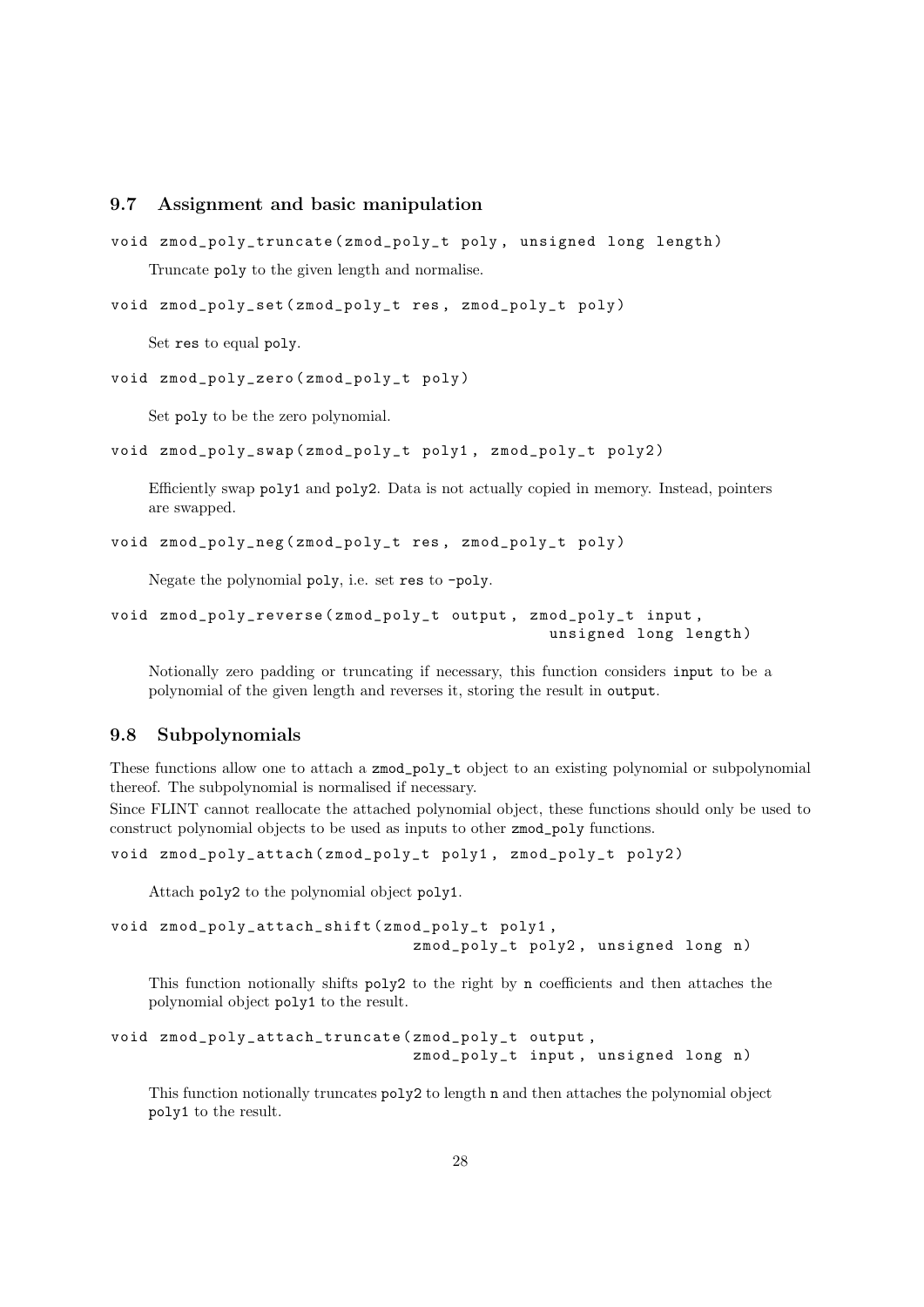#### <span id="page-28-0"></span>9.9 Comparison

```
int zmod_poly_equal ( zmod_poly_t poly1 , zmod_poly_t poly2 )
```
Returns 1 if the two polynomials are equal, otherwise returns 0.

```
int zmod_poly_is_one ( zmod_poly_t poly1 )
```
Returns 1 if the polynomial is equal to the constant polynomial 1, otherwise returns 0.

#### <span id="page-28-1"></span>9.10 Scalar multiplication and division

```
void zmod_poly_scalar_mul ( zmod_poly_t res , zmod_poly_t poly ,
                                                unsigned long scalar )
```
Multiply the polynomial through by the given scalar. It is assumed that scalar is already reduced modulo the modulus of the polynomial.

void zmod\_poly\_make\_monic ( zmod\_poly\_t output , zmod\_poly\_t pol )

Divide the polynomial through by the inverse of the leading coefficient of the polynomial. It is assumed that the leading coefficient is invertible modulo the modulus of the polynomial. This function results in a monic polynomial if this condition is met, otherwise the results are undefined.

#### <span id="page-28-2"></span>9.11 Addition/subtraction

```
void zmod_poly_add ( zmod_poly_t res , zmod_poly_t poly1 ,
                                                    zmod_poly_t poly2 )
```
Set res to the sum of poly1 and poly2. Note that if cancellation occurs, res may have a lesser length than either of the two input polynomials.

```
void zmod_poly_sub ( zmod_poly_t res , zmod_poly_t poly1 ,
                                                    zmod_poly_t poly2 )
```
Set res to poly1 minus poly2. Note that if cancellation occurs, res may have a lesser length than either of the two input polynomials.

#### <span id="page-28-3"></span>9.12 Shifting

```
void zmod_poly_left_shift ( zmod_poly_t res , zmod_poly_t poly ,
                                                     unsigned long k)
```
Shift the polynomial poly left by k coefficients, i.e. multiply the polynomial by  $x^k$  and store the result in res. The value of  $k$  must be non-negative.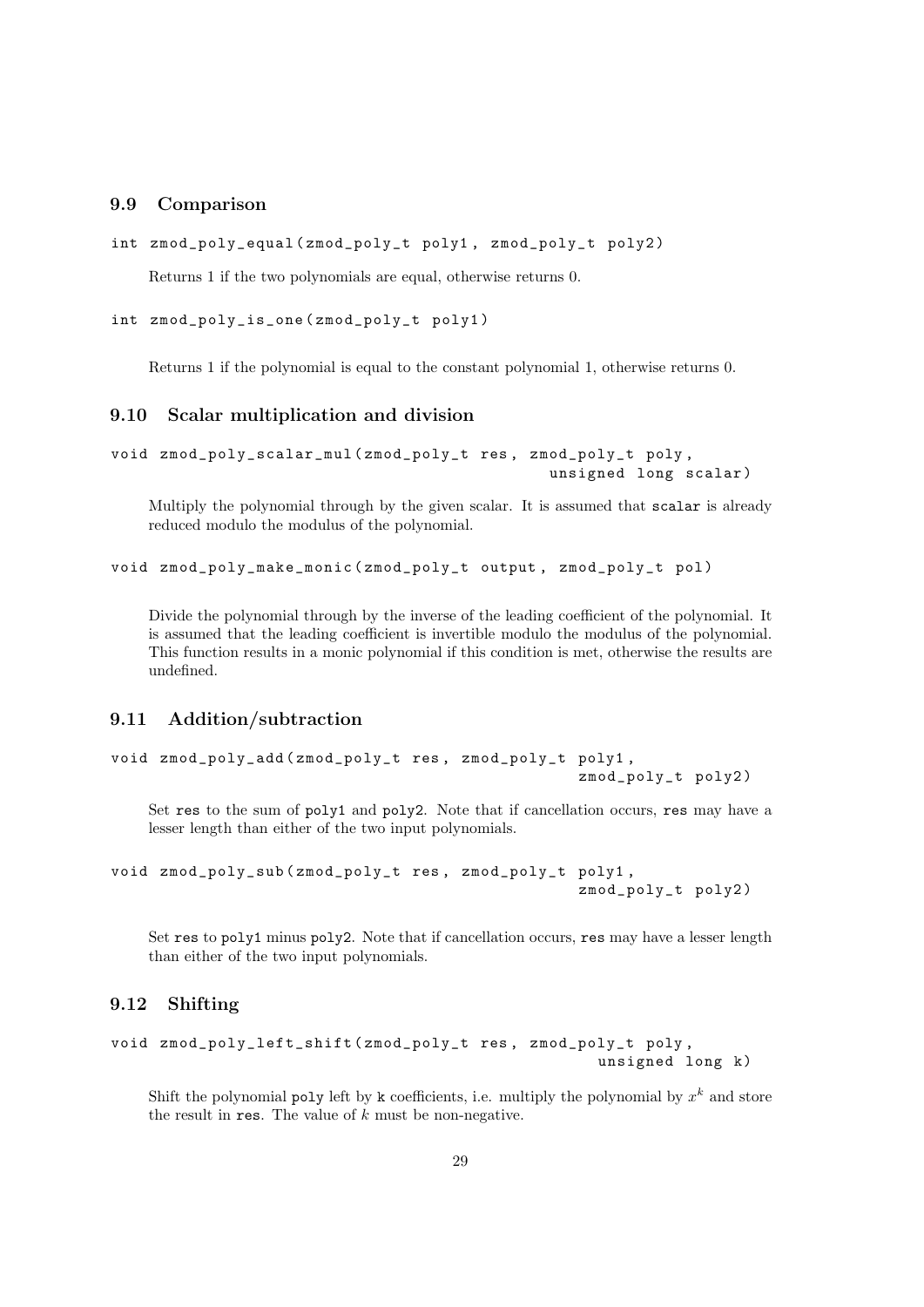```
void zmod_poly_right_shift ( zmod_poly_t res , zmod_poly_t poly ,
                                                     unsigned long k)
```
Shift the polynomial **poly** right by k coefficients, i.e. divide the polynomial by  $x^k$ , ignoring the remainder and store the result in res. The value of  $k$  must be non-negative. If  $k$  is greater than or equal to the current length of poly, res is set to equal the zero polynomial.

#### <span id="page-29-0"></span>9.13 Polynomial multiplication

```
void zmod_poly_mul ( zmod_poly_t res , zmod_poly_t poly1 ,
                                                   zmod poly t poly2)
```
Set res to poly1 multiplied by poly2. The length of res will be at most one less than the sum of the lengths of poly1 and poly2.

```
void zmod_poly_mul_trunc_n ( zmod_poly_t res , zmod_poly_t poly1 ,
                                zmod_poly_t poly2, unsigned long n)
```
Set res to poly1 multiplied by poly2 and truncate to length n if this is less than the length of the full product. This function is usually more efficient than simply doing the multiplication and then truncating. The function is tuned for n about half the length of a full product. This function is sometimes called a short product.

This function can be used for power series multiplication.

```
void zmod_poly_mul_trunc_left_n ( zmod_poly_t res ,
            zmod_poly_t poly1, zmod_poly_t poly2, unsigned long n)
```
Set res to poly1 multiplied by poly2 ignoring the least significant n terms of the result which may be set to anything. This function is more efficient than doing the full multiplication if the operands are relatively short. It is tuned for n about half the length of a full product. This function is sometimes called an opposite short product.

#### <span id="page-29-1"></span>9.14 Polynomial division

```
void zmod_poly_newton_invert (zmod_poly_t Q_inv, zmod_poly_t Q,
                                                   unsigned long n)
```
Treat the polynomial Q as a series of length n (the constant coefficient of the series is taken to be the constant coefficient of the polynomial) and invert it, yielding a series Q\_inv also given to precision n.

```
void zmod_poly_div_series ( zmod_poly_t Q , zmod_poly_t A ,
                                     zmod_poly_t B, unsigned long n)
```
Treat the polynomials **A** and **B** as series of length **n** and compute the quotient series  $Q = A/B$ .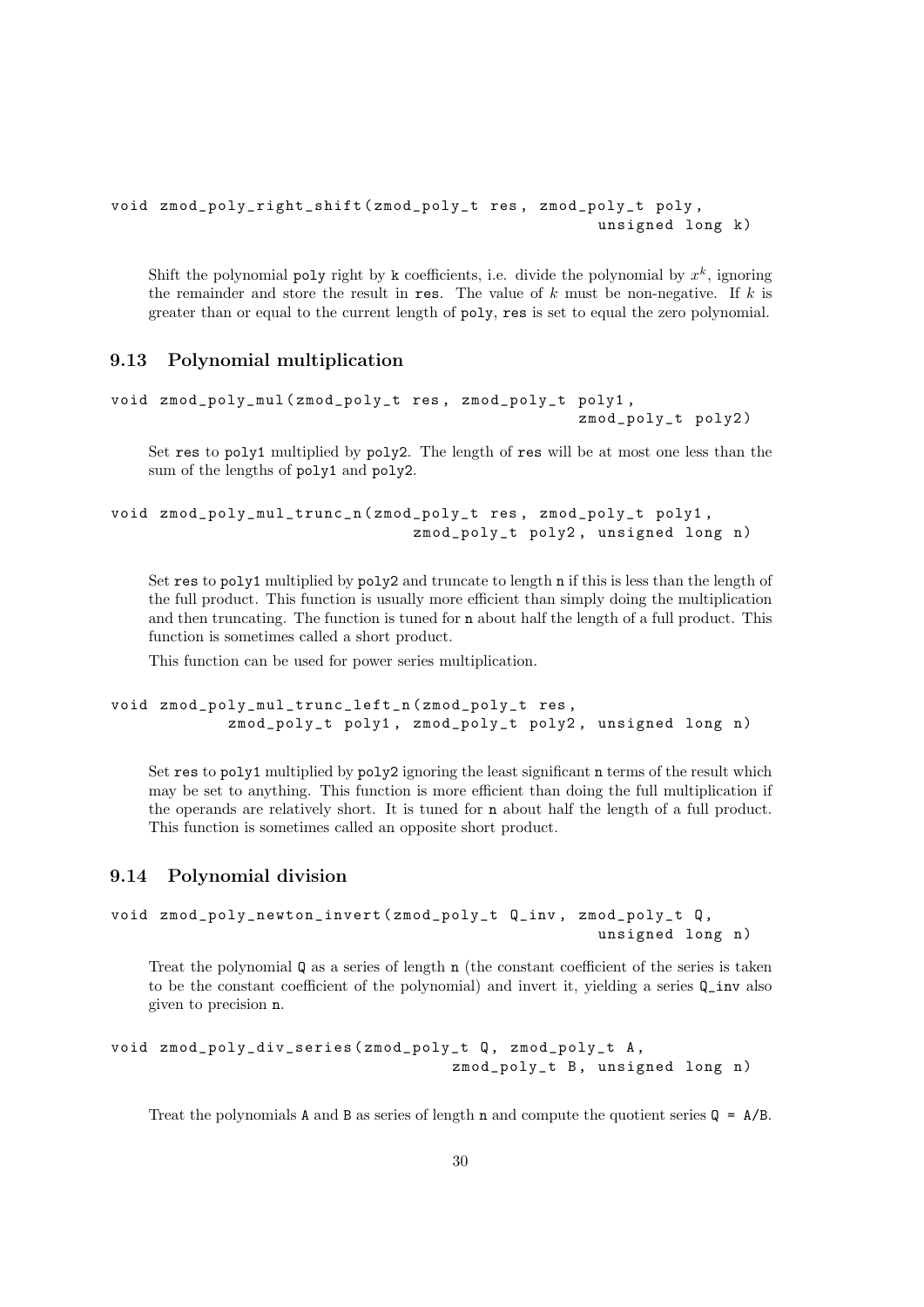void zmod\_poly\_div ( zmod\_poly\_t Q , zmod\_poly\_t A , zmod\_poly\_t B )

Divide the polynomial A by the polynomial B and set Q to the result.

```
void zmod_poly_divrem ( zmod_poly_t Q , zmod_poly_t R ,
                                        zmod\_poly_t A, zmod\_poly_t B)
```
Divide the polynomial A by B and set Q to the quotient and R to the remainder.

#### <span id="page-30-0"></span>9.15 Greatest common divisor and resultant

unsigned long zmod poly resultant ( zmod poly t a , zmod poly t b )

Compute the resultant of the polynomials a and b.

If a and b are monic with  $a(x) = \prod_i (x - \alpha_i)$  and  $b(x) = \prod_j (x - \beta_j)$ , when factored over an algebraic closure of the field of coefficients, then the resultant is given by the expression  $r(x) = \prod_{i,j} (\alpha_i - \beta_j)$ . If the polynomials are not monic, and a and b have leading coefficients  $l_1$  and  $l_2$  and degrees  $d_1$  and  $d_2$  respectively, then this quantity is multiplied by  $l_1^{d_2-1}l_2^{d_1-1}$ . Note that the resultant is zero iff the polynomials share a root over an algebraic closure of the coefficient ring.

void zmod\_poly\_gcd ( zmod\_poly\_t res , zmod\_poly\_t poly1 , zmod\_poly\_t poly2 )

Conmpute the greatest common divisor of the polynomials poly1 and poly2.

```
int zmod_poly_gcd_invert ( zmod_poly_t res , zmod_poly_t poly1 ,
                                                    zmod_poly_t poly2 )
```
Compute a polynomial res such that res\*poly1 is a constant modulo poly2. The two polynomials poly1 and poly2 are assumed to be coprime. If this is not the case, the function returns 0, otherwise it returns 1.

```
void zmod_poly_xgcd ( zmod_poly_t res , zmod_poly_t s , zmod_poly_t t ,
                                zmod_poly_t poly1 , zmod_poly_t poly )
```
Compute polynomials  $s$  and  $t$  such that  $s * poly1 + t * poly2$  is the resultant of the polynomials poly1 and poly2. The polynomials poly1 and poly2 are assumed to be coprime.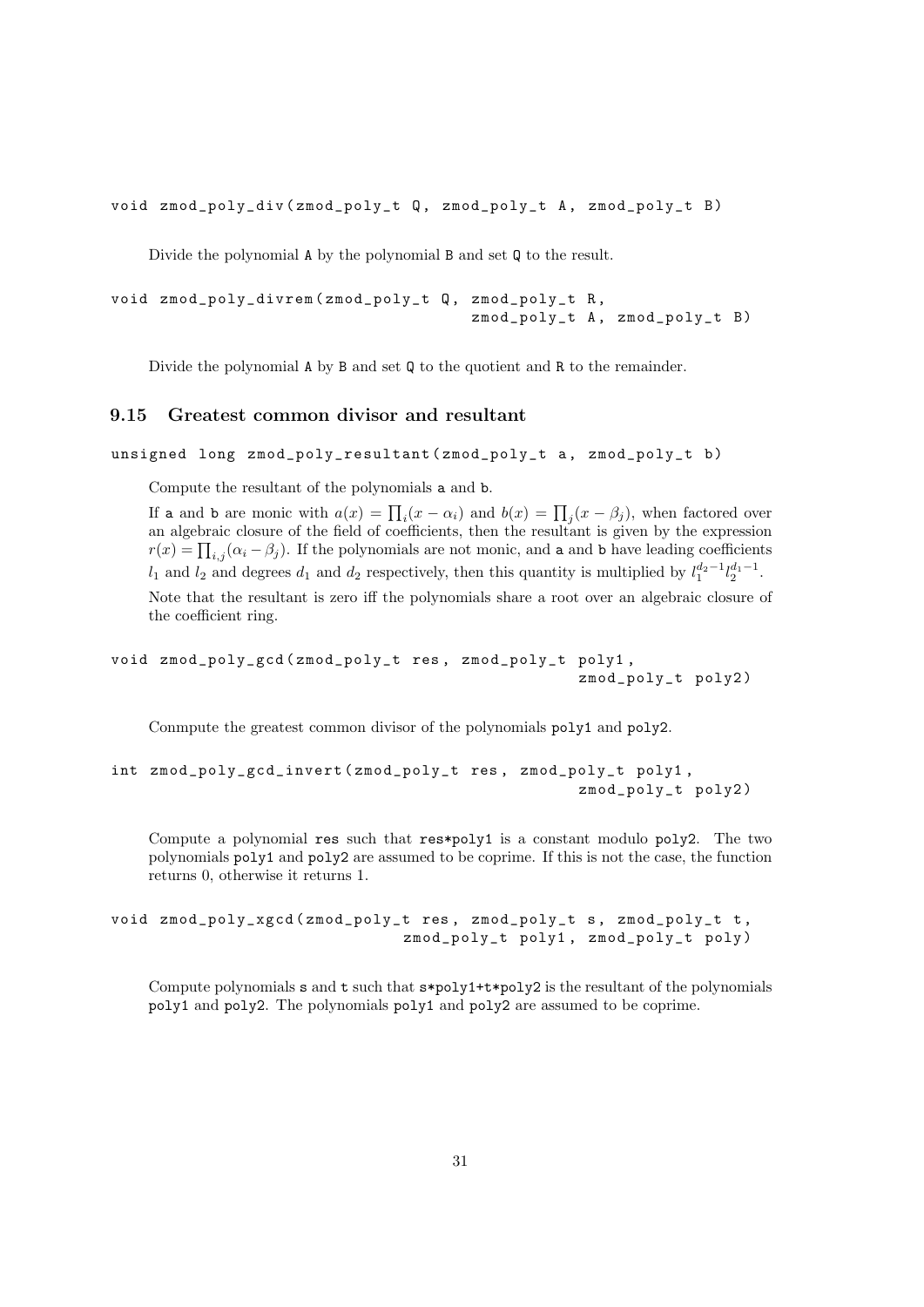### <span id="page-31-0"></span>10 The long extras module

The long\_extras module contains functions for doing arithmetic with integers which will fit into an unsigned long, including functions for modular arithmetic.

Many of the functions take a precomputed inverse, which increases performance. The functions which include 2 in the name support moduli up to FLINT\_BITS - 1 bits, i.e. 31 or 63 bits, and the remainder work with moduli up to and including FLINT\_D\_BITS.

On 64 bit machines, FLINT\_BITS is 64 and FLINT\_D\_BITS is 53 bits. On a 32 bit machine the functions with 2 in the name are in fact macros aliasing the corresponding unadorned version. In this case FLINT\_BITS is 32.

The functions which begin z\_ll\_ generally take a parameter consisting of two unsigned long's thought of as an integer of twice the normal size, e.g. on a 64 bit machine these functions would support an input of 128 bits.

Many of the functions in this module can be used to manipulate the individual coefficients of polynomials of type zmod\_poly\_t.

```
pre_inv_t z_precompute_inverse (unsigned long n)
```

```
pre_inv2_t z_precompute_inverse2 ( unsigned long n )
```

```
pre_inv_ll_t z_ll_precompute_inverse2 ( unsigned long n )
```
Return a precomputed inverse of the integer n. The first version returns a pre\_inv\_t, which is used with functions taking parameters up to FLINT\_D\_BITS. The second version returns a pre\_inv2\_t for use with function with second versions of functions taking a precomputed inverse, which support parameters up to FLINT\_BITS - 1 bits. The third version returns an inverse suitable for use with z\_ll\_ functions which support an operand consisting of two unsigned long's for twice the normal integer precision.

```
unsigned long z_addmod (unsigned long a, unsigned long b,
                                                    unsigned long p)
```
Return the sum of a and b modulo p. Both a and b are assumed to be reduced modulo p when calling this function.

```
unsigned long z_submod (unsigned long a, unsigned long b,
                                                    unsigned long p)
```
Return a minus b modulo p. Both a and b are assumed to be reduced modulo p when calling this function.

```
unsigned long z_negmod (unsigned long a, unsigned long p)
```
Return minus a modulo p. The value a is assumed to be reduced modulo p when calling this function.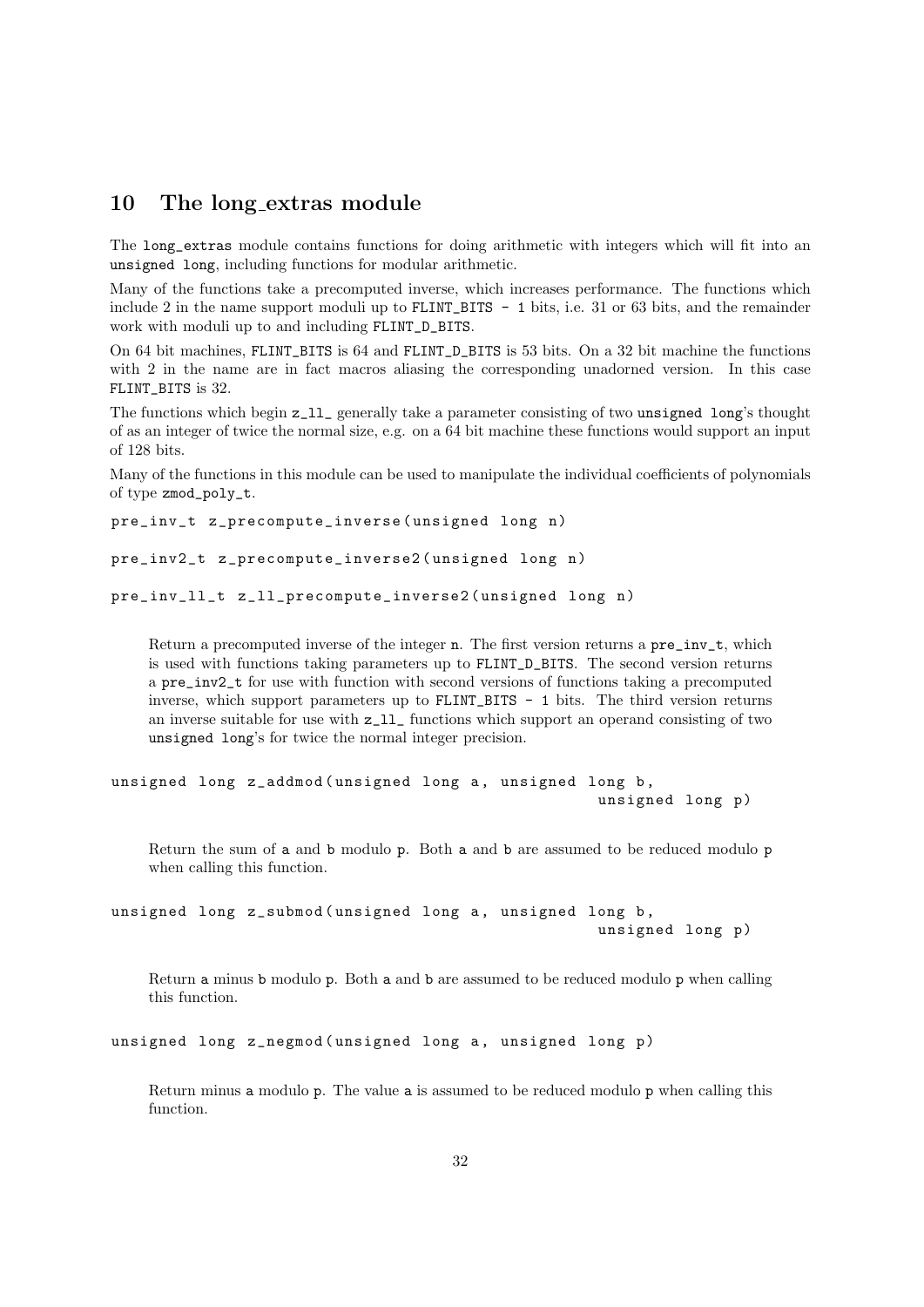unsigned long z\_div2\_precomp (unsigned long a, unsigned long n, pre\_inv2\_t ninv )

Return the floor of the quotient of a by n. There are no restrictions on the size of a.

unsigned long z\_mod\_precomp (unsigned long a, unsigned long n, pre\_inv\_t ninv )

unsigned long z\_mod2\_precomp (unsigned long a, unsigned long n, pre\_inv2\_t ninv )

unsigned long z\_ll\_mod\_precomp ( unsigned long a\_hi , unsigned long a\_lo, unsigned long n, pre\_inv\_ll\_t ninv)

Return a modulo n. The first version assumes that a is less than  $n^2$ . The second and third versions replaces no restrictions on a.

unsigned long z\_mulmod\_precomp (unsigned long a, unsigned long b, unsigned long n, pre\_inv\_t ninv) unsigned long z\_mulmod2\_precomp (unsigned long a, unsigned long b, unsigned long n, pre\_inv2\_t ninv)

Return a times b modulo n. The first version assumes that a and b have been reduced modulo n before calling the function. The second version places no restrictions on a and b, i.e. their product may be up to two full limbs.

unsigned long z\_powmod (unsigned long a, long exp, unsigned long n) unsigned long z\_powmod2 (unsigned long a, long exp, unsigned long n) unsigned long z\_powmod\_precomp (unsigned long a, long exp, unsigned long n, pre\_inv\_t ninv) unsigned long z\_powmod2\_precomp (unsigned long a, long exp, unsigned long n, pre\_inv2\_t ninv)

Raise a to the power exp modulo n. All versions assume a is reduced modulo n, but there are no restrictions on exp, which may be negative (assuming a is invertible modulo n) or zero.

```
int z_jacobi_precomp (unsigned long a, unsigned long p,
                                                     pre_inv_t pinv )
```
Computes the Jacobi symbol of a modulo p for a prime p. Assumes that a is reduced modulo p.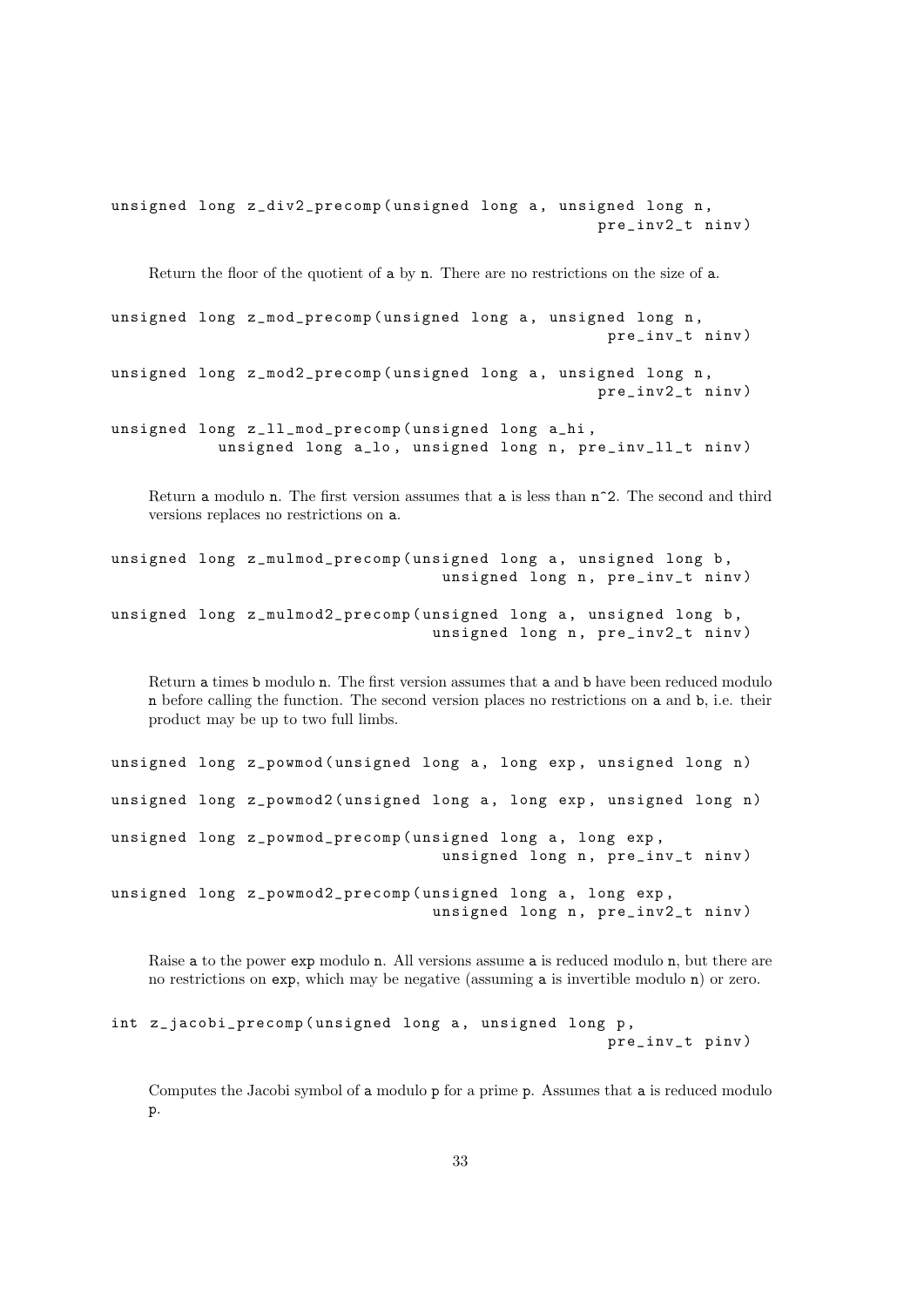unsigned long z\_pow (unsigned long a, unsigned long exp)

Computes a to the power exp which must be non-negative. Assumes that the result will fit in an unsigned long.

unsigned long z\_sqrtmod (unsigned long a, unsigned long p)

Returns a square root of a modulo p. Assumes a is reduced modulo p. The function returns 0 if a is not a quadratic residue modulo a prime p.

```
unsigned long z_cuberootmod ( unsigned long * cuberoot1 ,
                                  unsigned long a, unsigned long p)
```
Returns a cube root of a modulo a prime p. Assumes a is reduced modulo p. If a is not 0, the function also sets cuberoot1 to a cube root of unity modulo p if the cube roots of a are distinct, otherwise cuberoot1 is set to 1. If a is not a cubic residue modulo p the function returns 0.

unsigned long z\_gcd (long x, long y)

Returns the greatest common divisor of x and y, which may be signed.

```
unsigned long z_invert (unsigned long a, unsigned long n)
```
Returns a multiplicative inverse of a modulo n. Assumes a is reduced modulo p.

```
long z_gcd_invert (long* a, long x, long y)
```
Returns the greatest common divisor d of x and y (which may be signed) and sets a such that a\*x is d modulo y. We ensure a is reduced modulo y.

long z\_extgcd (long\* a, long\* b, long x, long y)

Returns the greatest common divisor d of x and y (which may be signed) and sets a and b such that  $d = a*x+b*y$ .

```
unsigned long z_CRT ( unsigned long x1 , unsigned long n1 ,
                                unsigned long x2, unsigned long n2)
```
Returns the unique integer d reduced modulo n1\*n2 which is x1 modulo n1 and x2 modulo n2. Assumes x1 is reduced modulo n1 and x2 is reduced modulo n2. Also assumes n1\*n2 is no more than FLINT\_BITS - 1 bits and that n1 and n2 are coprime.

```
unsigned long z_randint ( unsigned long limit )
```
Returns a random uniformly distributed integer in the range 0 to limit - 1 inclusive. If limit is set to 0, the function returns a full random limb.

```
unsigned long z_randbits ( unsigned long bits )
```
Returns a random uniformly distributed integer with (up to) the given number of bits. If bits is set to 0, the function returns a full random limb.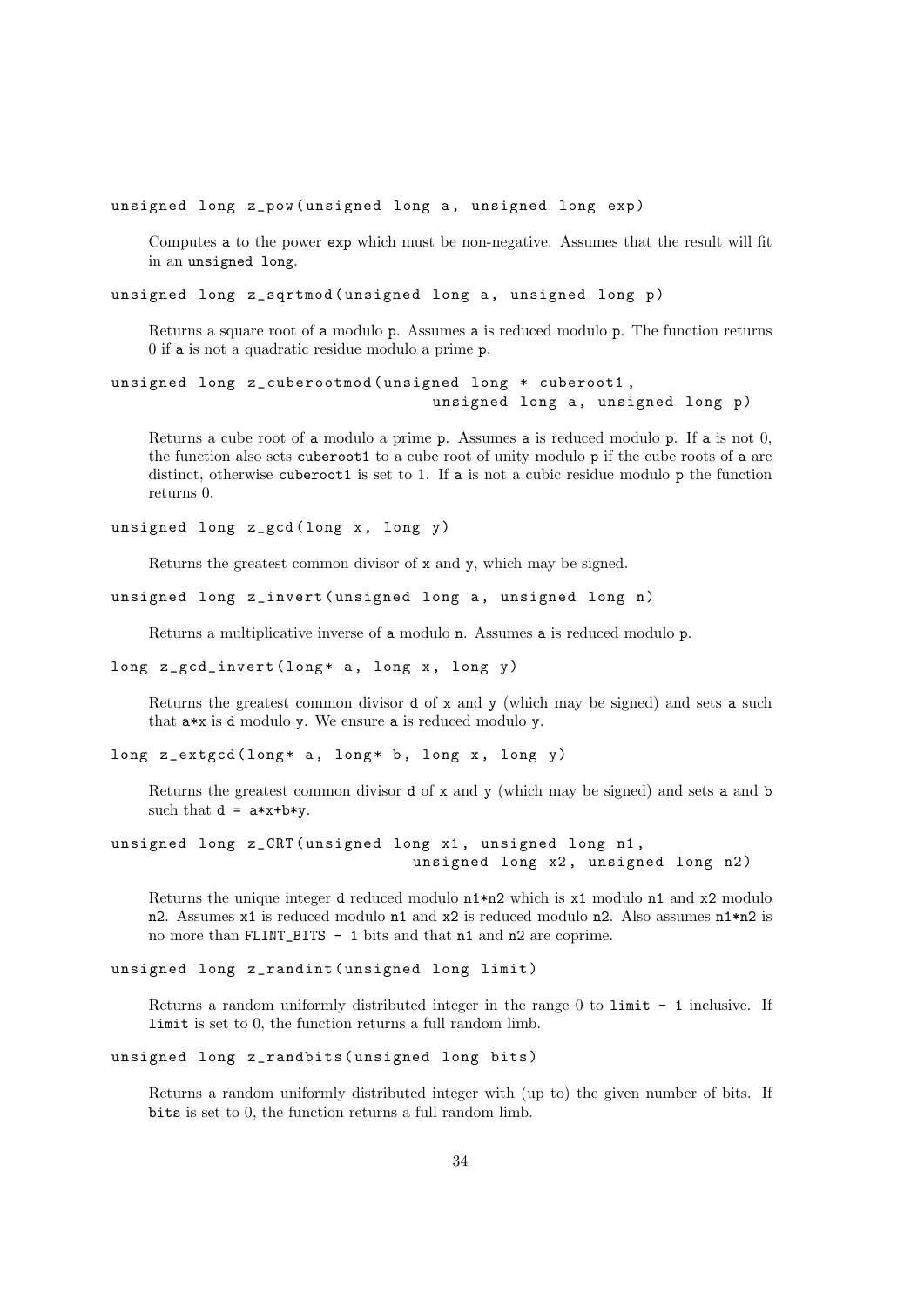### <span id="page-34-0"></span>11 The mpn\_extras module

The mpn\\_extras module is designed to supplement the low level mpn functions provided in GMP. These functions are designed to operate on raw limbs of multiprecision integer data. Each such integer consists of a string of limbs representing an integer, with the least significant limb first. The integers may either be unsigned or signed in twos complement format.

```
void F_mpn_negate (mp_limb_t* dest, mp_limb_t* src,
                                                unsigned long count )
```
Considering the data at the location src to be an integer of count limbs stored in twos complement format, this function negates the integer and stores the result at the location dest.

```
void F_mpn_copy (mp_limb_t* dest, const mp_limb_t* src,
                                                unsigned long count )
```
Copy count raw limbs at src to the location dest. Copying begins with the most significant limb first, thus the destination limbs may overlap the source limbs only if dest > src in memory.

```
void F_mpn_copy_forward (mp_limb_t* dest, const mp_limb_t* src,
                                                unsigned long count )
```
Copy count raw limbs at src to the location dest. Copying begins with the least significant limb first, thus the destination limbs may overlap the source limbs only if dest < src in memory.

void F\_mpn\_clear ( mp\_limb\_t \* dest , unsigned long count )

Set all bits of the count limbs starting at dest to binary zeros.

```
void F_mpn_set ( mp_limb_t * dest , unsigned long count )
```
Set all bits of the count limbs starting at dest to binary ones.

pre\_limb\_t F\_mpn\_precompute\_inverse(mp\_limb\_t d)

Returns a precomputed inverse of d for use in F\_mpn functions which take a pre\_limb\_t precomputed inverse dinv of d.

One needs to normalise d before computing the precomputed inverse, however the original value of d itself is passed to the functions. This computation can be done as follows: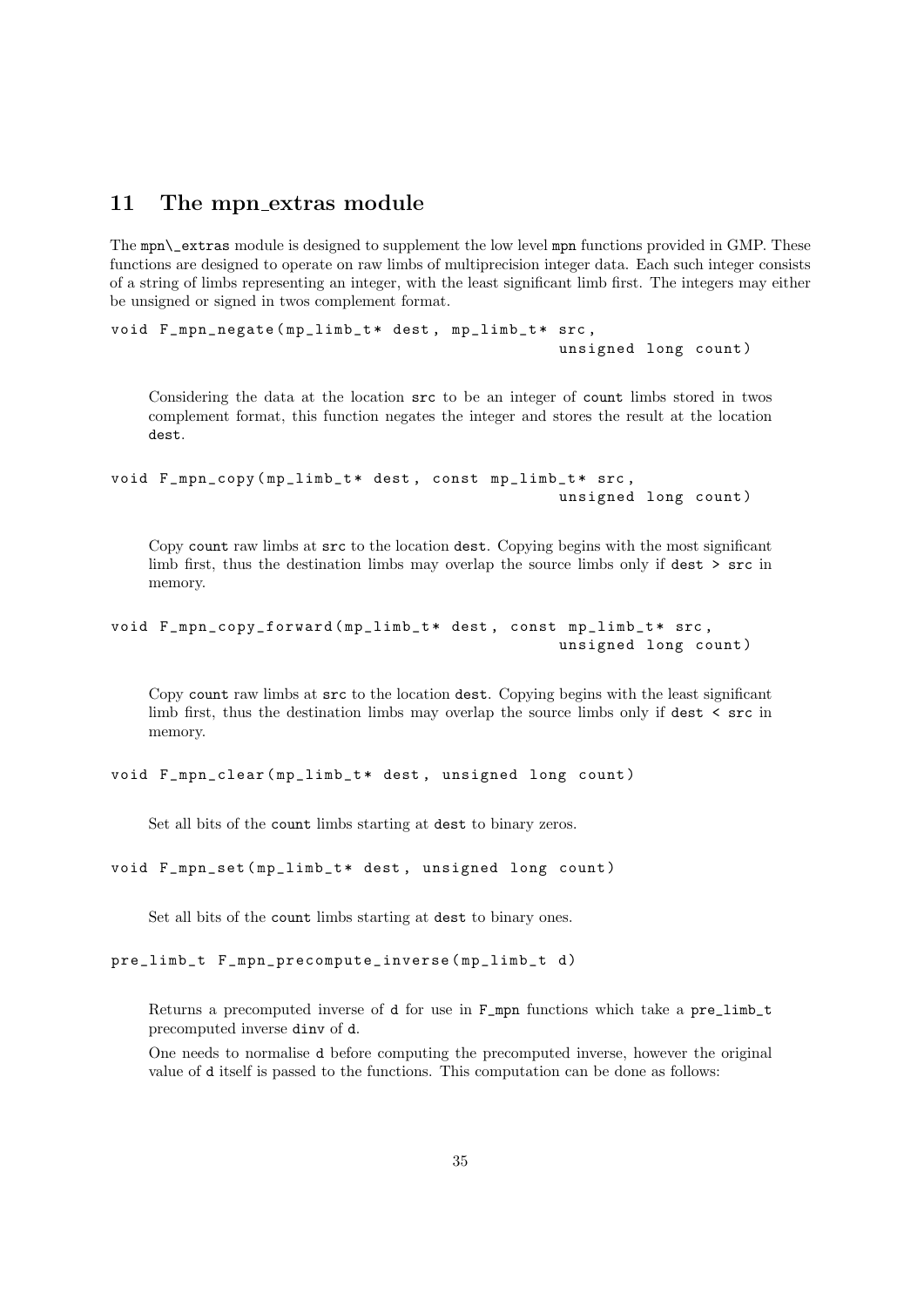```
#include "flint.h"
unsigned long norm ;
count_lead_zeros (norm, d);
pre_limb_t xinv = F_mpn_precompute_inverse (x < < norm );
mp_limb_t F_mpn_divrem_ui_precomp ( mp_limb_t * quot ,
    mp_limb_t * x , unsigned long xn , mp_limb_t d , pre_limb_t dinv )
```
Compute the quotient of the unsigned multiprecision integer of xn limbs at x by the limb d, placing the quotient at quot and returning the remainder. The location quot needs space for count limbs. The function takes a precomputed inverse of d.

```
mp_limb_t F_mpn_mul ( mp_limb_t * rn , mp_limb_t * s1p ,
            unsigned long s1n, mp_limb_t * s2p, unsigned long s2n)
```
Set rn to s1p\*s2p) where \code{s1p has s1n limbs and s2p has s2n limbs. The number of limbs written is  $\sin$  +  $\sin$ . The most significant limb of the result (which may be zero) is returned by the function.

This function simply calls the GMP mpn\_mul function for small operands, however for integers of FFT size (larger than about 1300 limbs for multiplication and 1000 limbs for squares) the function is significantly faster than GMP 4.2.2.

```
mp_limb_t F_mpn_mul_trunc ( mp_limb_t * rn , mp_limb_t * s1p ,
        unsigned long s1n, mp_limb_t * s2p, unsigned long s2n,
                                                   unsigned long tn)
```
Set rn to s1p\*s2p) where \code{s1p has s1n limbs and s2p has s2n limbs. The output is truncated to tn limbs, where tn must be at most s1n+s2n. The most significant limb of the result (i.e. limb tn) is returned by the function.

The location  $rn$  must have space for  $s1n + s2n$  limbs, regardless of the value of  $tn$ .

This function simply calls the GMP mpn\_mul function for small operands, however for integers of FFT size the function is significantly faster than GMP 4.2.2. and slightly faster than doing a full multiplication.

```
void F_mpn_mul_precomp_init ( F_mpn_precomp_t precomp ,
                            mp_limb_t * s1p , unsigned long s1n , s2n )
```
When multiplying a single large integer  $s1p$  of  $s1n$  limbs (usually hundreds or more), by many other integers whose maximum size is s2n limbs, one can cache the FFT of s1p to speed up the multiplications. The precomputed data is attached to an F\_mpn\_precomp\_t precomp by this function for use in the functions below.

void F\_mpn\_mul\_precomp\_clear ( F\_mpn\_precomp\_t precomp )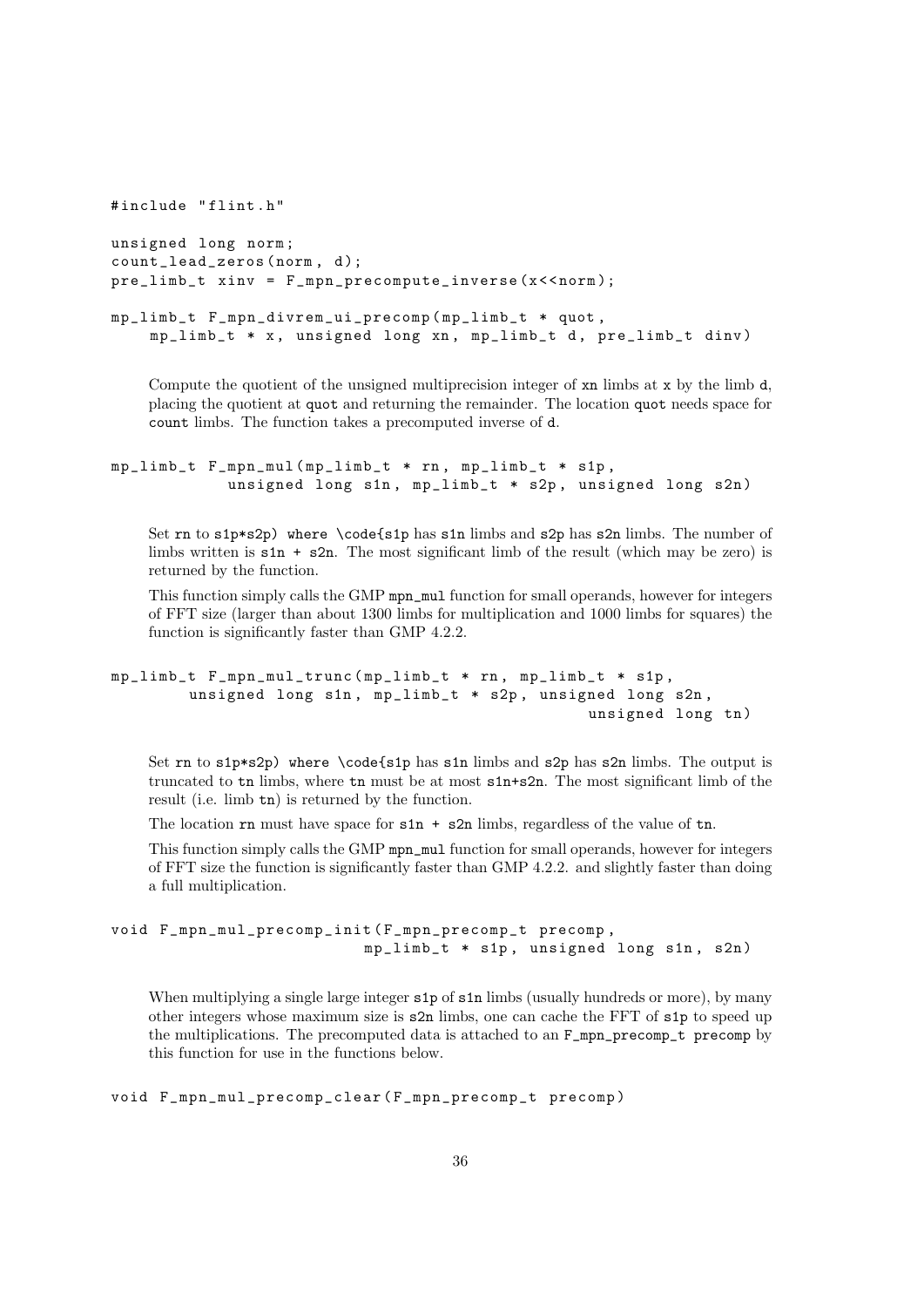Release the memory allocated for the data attached to the F\_mpn\_precomp\_t precomp once it is finished with.

mp\_limb\_t F\_mpn\_mul\_precomp ( mp\_limb\_t \* rp , mp\_limb\_t \* s2p , unsigned long s2n , F\_mpn\_precomp\_t precomp )

Multiply the integer s2p of s2n limbs by the integer whose FFT has been cached and attached to the F\_mpn\_precomp\_t precomp, computed previously with F\_mpn\_mul\_precomp\_init.

The total number of limbs written is  $\sin + \sin$  (even if the final limb is zero) where  $\sin$  is the size of the integer whose FFT was cached. The most significant limb of the product is returned by the function.

### <span id="page-36-0"></span>12 NTL interface

Various functions are provided for converting between FLINT objects and NTL objects. To make use of these functions one must type:

#include "NTL-interface.h"

In each case the functions provided for conversion expect the output objects, whether NTL or FLINT objects, to be initialised. However the functions are managed, in that a reallocation automatically occurs if insufficient space was allocated by the user.

void ZZ\_to\_fmpz (fmpz\_t output, const ZZ& z)

Convert an NTL ZZ integer object to a FLINT fmpz\_t integer object.

```
void fmpz_to_ZZ ( ZZ & output, const fmpz_t z)
```
Convert a FLINT fmpz\_t integer object to an NTL ZZ integer object.

```
void fmpz_poly_to_ZZX ( ZZX & output , const fmpz_poly_t poly )
```
Convert an NTL ZZX polynomial object to a FLINT fmpz\_poly\_t polynomial object.

```
void fmpz_poly_to_ZZX (ZZX& output, const fmpz_poly_t poly)
```
Convert a FLINT fmpz\_poly\_t polynomial object to an NTL ZZX polynomial object.

### <span id="page-36-1"></span>13 The quadratic sieve

Currently the quadratic sieve is a standalone program which can be built by typing:

make QS

in the main FLINT directory.

The program is called mpQS. Upon running it, one enters the number to be factored at the prompt.

The quadratic sieve requires that the number entered not be a prime, not be a perfect power and it must not have very small factors. Trial division and the elliptic curve method should be run before making a call to the quadratic sieve, to remove small factors. The sieve may fail silently if the conditions are not met or if the number is too small to be factored by the quadratic sieve (currently about 20 decimal digits or below).